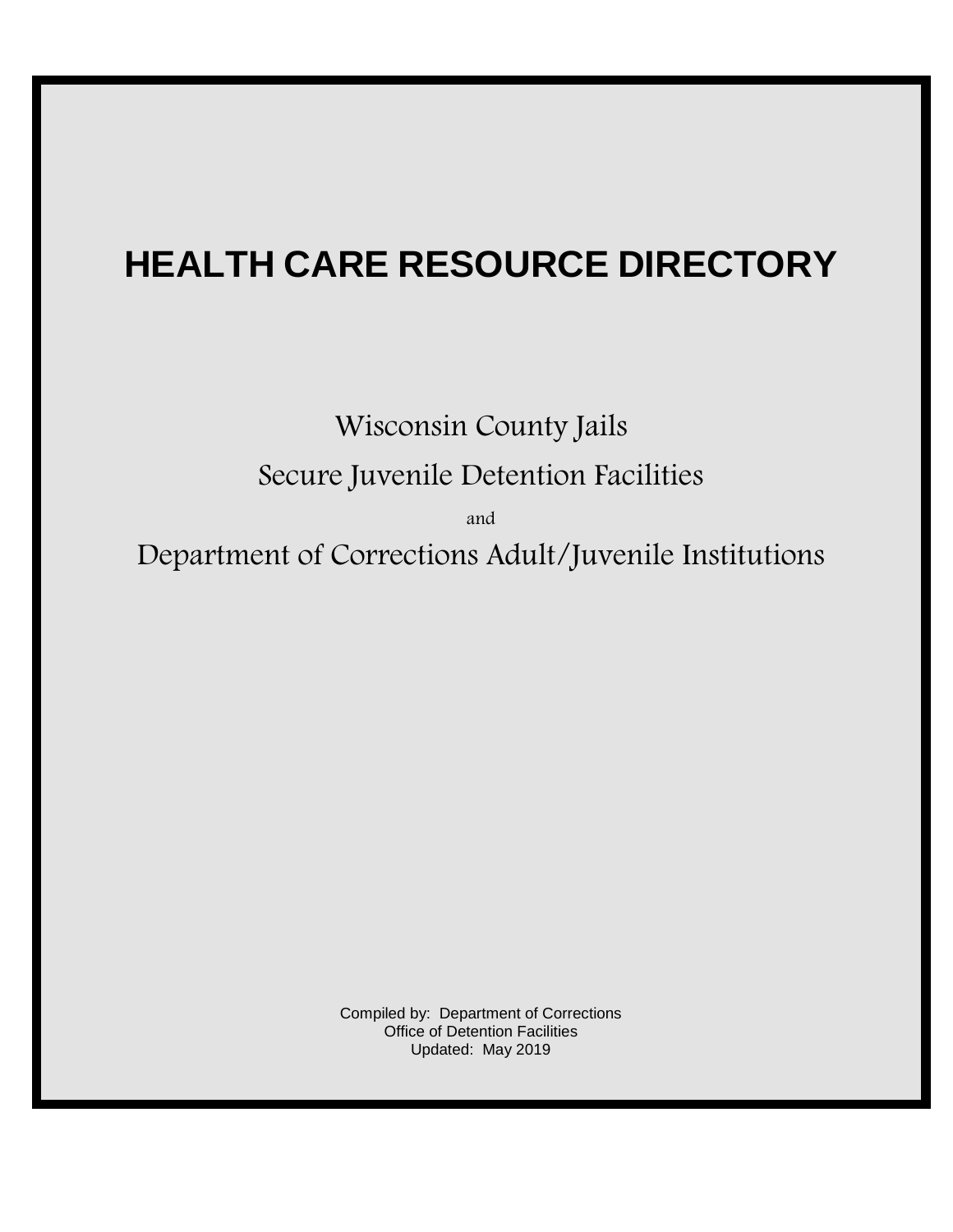## **TABLE OF CONTENTS**

| Division of Adult Institutions                      |  |
|-----------------------------------------------------|--|
| Division of Adult Institutions Correctional Centers |  |
|                                                     |  |

This document is intended to provide Wisconsin correctional health care professionals with basic information to assist in their work. It is updated periodically as information changes. If you notice corrections that need to be made, please contact the Office of Detention Facilities at (608) 240-5070.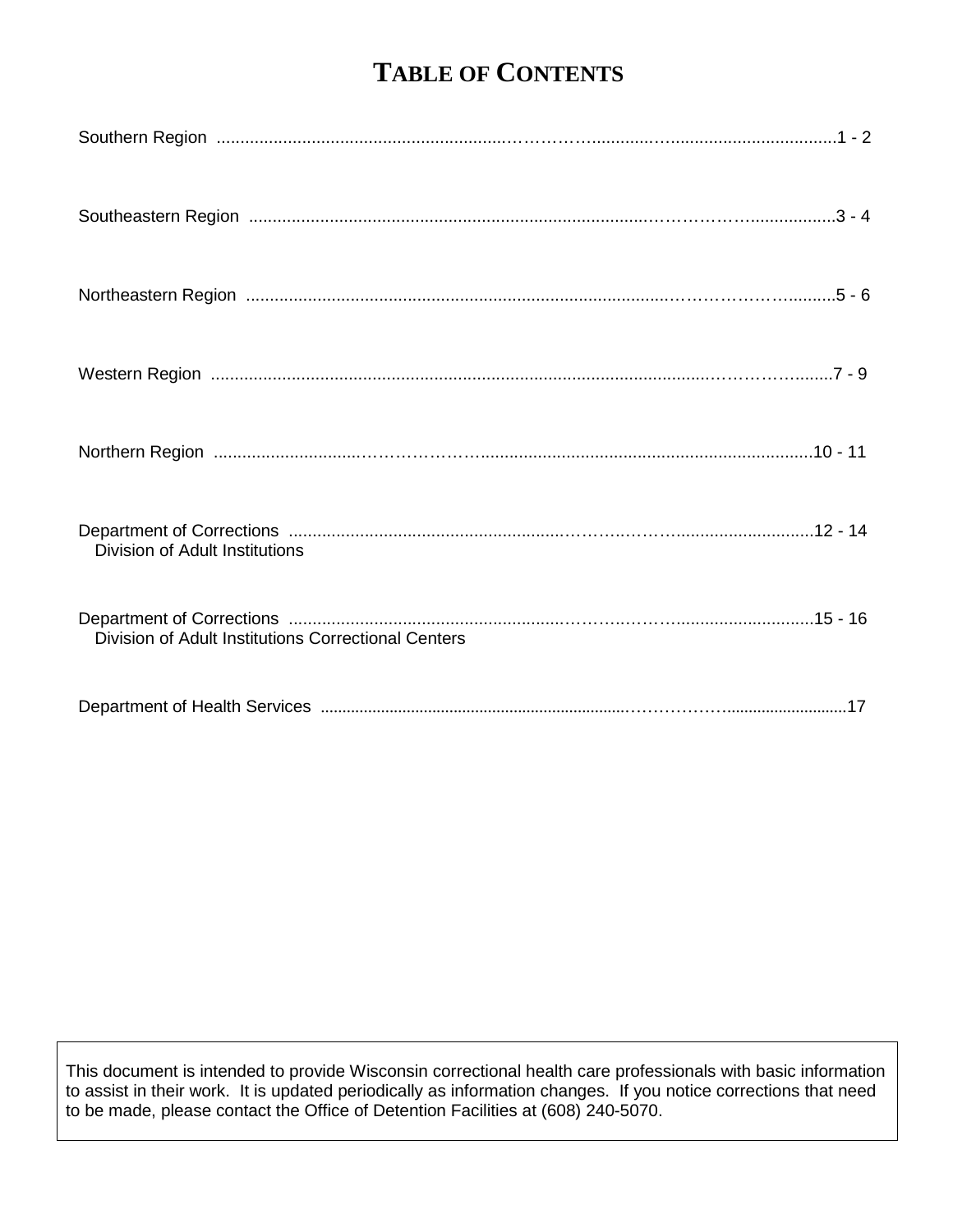### **SOUTHERN REGION JAILS**

### **ADAMS COUNTY**

Adams County Sheriff's Department Rebecca Koehn, RN Wellpath P.O. Box 279 Friendship, WI 53934 (608) 339-4239 FAX: (608) 339-4551 Email: [becky.koehn@co.adams.wi.us](mailto:becky.koehn@co.adams.wi.us) HOURS: 40 hours/week, on call 24/7

### **COLUMBIA COUNTY**

Columbia County Jail Traci Bartels, HSU Clinical Director, RN 711 E. Cook St., P.O. Box 132 Portage, WI 53901 (608) 742-6476, ext. 2243 FAX: (608) 745-4287 Email: [traci.bartels@co.columbia.wi.us](mailto:traci.bartels@co.columbia.wi.us) HOURS: 7:00am-4:00pm, 5 days/week

### **CRAWFORD COUNTY**

Crawford County Jail Advanced Correctional Healthcare Christa J. Morris, RN 224 N. Beaumont Rd. Prairie du Chien, WI 53821 (608) 326-1143 Email: [ceejmorris@gmail.com](mailto:ceejmorris@gmail.com) HOURS: 10 hours/week

#### **DANE COUNTY**

Wellpath Brittany Wiersma, HSA Bobbie Bailey, RN, DON Hena Kausar, MD, Medical Director Public Safety Building 115 W. Doty St. Madison, WI 53703 (608) 284-6070, Brittany FAX: (608) 284-6910 (608) 284-6922, Bobbie Email: [bwiersma@correctcaresolutions.com](mailto:bwiersma@correctcaresolutions.com) [bsbailey@correctcaresolutions.com](mailto:bsbailey@correctcaresolutions.com) HOURS: 24 hours, 7 days/week

#### **DODGE COUNTY**

Dodge County Jail Wellpath Tamra Wollin, HSA 216 W. Center Juneau, WI 53039 (920) 386-4035 FAX: (920) 386-3244 Email: [twollin@correctcaresolutions.com](mailto:twollin@correctcaresolutions.com) HOURS: 24 hours, 7 days/week

### **GRANT COUNTY**

Grant County Health Department Selina Baus, RN 111 S. Jefferson Lancaster, WI 53813 (608) 723-6416 (GCHD), 723-6372 (Jail) FAX: (608) 723-6501 Email: [sbaus@co.grant.wi.gov](mailto:sbaus@co.grant.wi.gov) HOURS: 24 hours as needed

### **GREEN COUNTY**

Green County Jail Advanced Correctional Healthcare 2827 6th St., P.O. Box 473 Monroe, WI 53566 (608) 328-9599 FAX: (608) 328-1823 Email: [jailnurse@greensheriff.com](mailto:jailnurse@greensheriff.com) HOURS: 16 hours per week

### **IOWA COUNTY**

Iowa County Sheriff's Department Advanced Correctional Healthcare (ACH) Gabrielle Holtzman, LPN 1205 N. Bequette St. Dodgeville, WI 53533 (608) 935-3314 FAX: (608) 935-5377 Email: [jail.nurse@iowacounty.org](mailto:jail.nurse@iowacounty.org) HOURS: 18 hrs/week

### **JUNEAU COUNTY**

Juneau County Jail Health Services Patricia Owens, RNCCHP 200 Oak St. Mauston, WI 53948 (608) 847-9559 FAX: (608) 847-9504 Email: [powens@co.juneau.wi.us](mailto:powens@co.juneau.wi.us) HOURS: M-F 8:00am-4:30pm weekends/holidays as needed

#### **LAFAYETTE COUNTY**

Lafayette County Sheriff's Department Karla Vosberg, RN 138 W. Catherine St. Darlington, WI 53530 (608) 776-4870 FAX: (608) 776-4808 Email: [karla.vosberg@lafayettecountywi.org](mailto:karla.vosberg@lafayettecountywi.org) HOURS: on site twice/week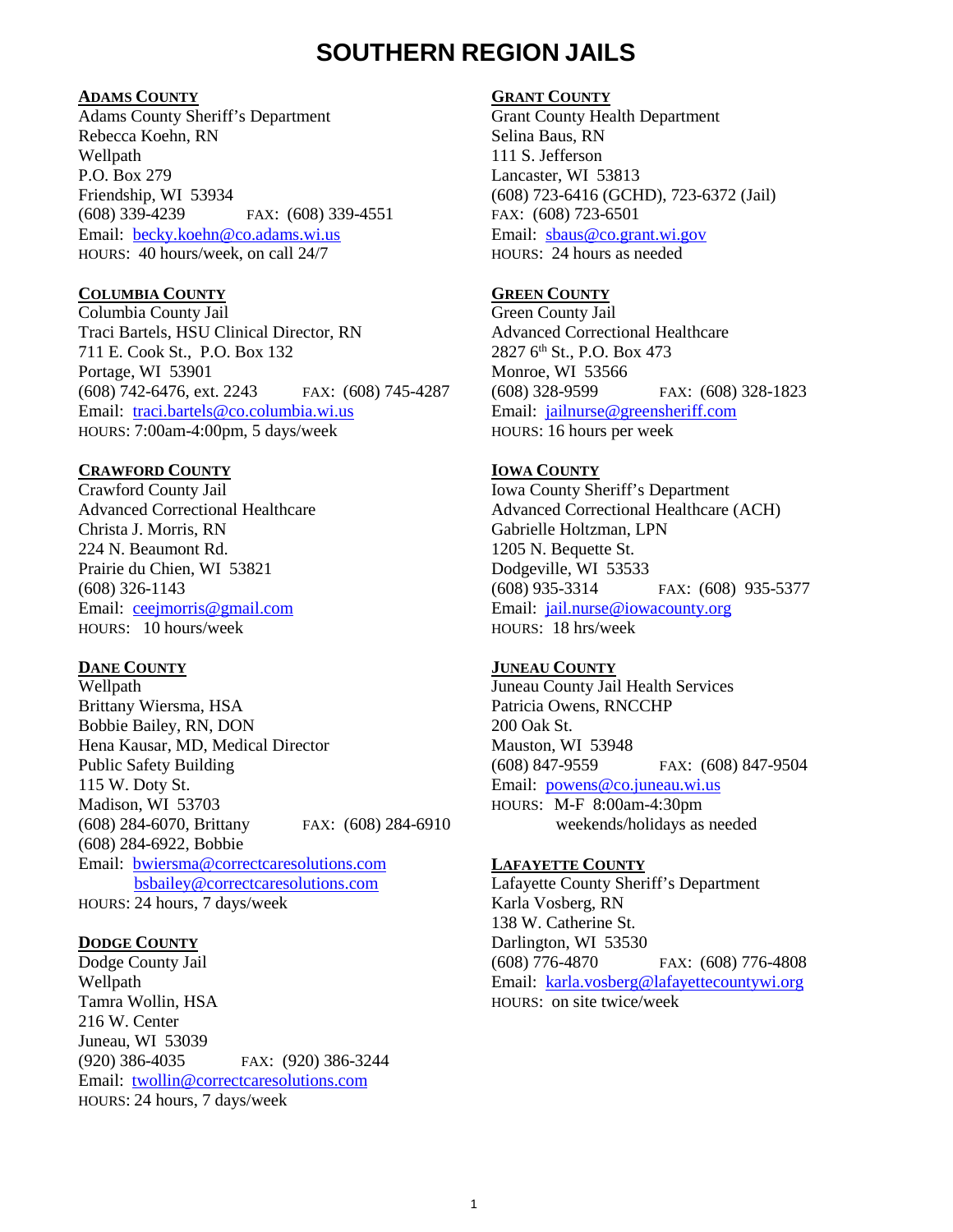### **MONROE COUNTY**

Advanced Correctional Healthcare Amber Fennigkoh BSN, RN Monroe County Jail 112 S. Court St., Rm. 500 Sparta, WI 54656 Phone: (608) 269-8948 FAX: (608) 269-1952 Email: [Amber.Fennigkoh@co.monroe.wi.us](mailto:Amber.Fennigkoh@co.monroe.wi.us) HOURS: Nurses M-SAT 7:00am-7:30pm (RN 3 days, LPN 3 days) MD 24 hour on call, weekly visit  $QMHP$  twice weekly = 8 hours

#### **RICHLAND COUNTY**

Advanced Correctional Healthcare Tammy Scholl, RN 181 W. Seminary St. Richland Center, WI 53581 (608) 647-2106 FAX: (608) 647-2624 Email: HOURS: 10 hours/week

### **ROCK COUNTY**

Advanced Correctional Healthcare Brandi Malcook, Nursing Site Manager Rock County Sheriff's Department 200 Highway 14 East Janesville, WI 53545 (608) 757-7982 FAX: (608) 757-8006 Email: [MALCOOK@co.rock.wi.us](mailto:MALCOOK@co.rock.wi.us) HOURS: 24 hours, 7 days/week

### **SAUK COUNTY**

Advanced Correctional Healthcare Criss Holmen, RN, Site Manager Sauk County Sheriff's Department 1300 Lange Ct. Baraboo, WI 53913 (608) 355-3511 FAX: (608) 355-3592 Email: criss.holmen@saukcountywi.gov HOURS: M-F 7:00am-3:00pm

### **VERNON COUNTY**

Advanced Correctional Healthcare Sandra Rasmussen, RN 1320 Bad Axe Ct. Viroqua, WI 54665 Master Control: (608) 638-5780 Direct: (608) 638-5784 FAX: (608) 638-5785 Email: [sandra.rasmussen@vernoncounty.org](mailto:sandra.rasmussen@vernoncounty.org) HOURS: 24 hours/week

### **SOUTHERN REGION JUVENILE DETENTION CENTERS**

#### **DANE COUNTY**

Dane County Juvenile Detention Center Misty Romero-Rivera, Kala Pitas, Hallie Pelaez, RNs Mollie Kane, MD Email: [mkane@wisc.edu](mailto:mkane@wisc.edu) 210 Martin Luther King Blvd. Madison, WI 53703 (608) 266-283-2943 FAX: (608) 267-4160 HOURS: M-TH 1:00pm-4:30pm., F, SAT & SUN varies (8:00am-12:00pm)

### **ROCK COUNTY**

Rock County Youth Services Center Advanced Correctional Healthcare (ACH) Brandi Malcook, Regional Nurse Manager 210 Highway 14 East Janesville, WI 53545 (608) 757-5932 FAX: (608) 757-5924 Email: [MALCOOK@co.rock.wi.us](mailto:MALCOOK@co.rock.wi.us) HOURS: M,W, F 7:00am-12:00pm TU,TH 7:00am-10:00am

### **Detention Facilities Specialist - Southern Region:** Nathan White

3099 E. Washington Ave., P.O. Box 7925 Madison, WI 53707-7925 (608) 240-5050 FAX: (608) 240-3305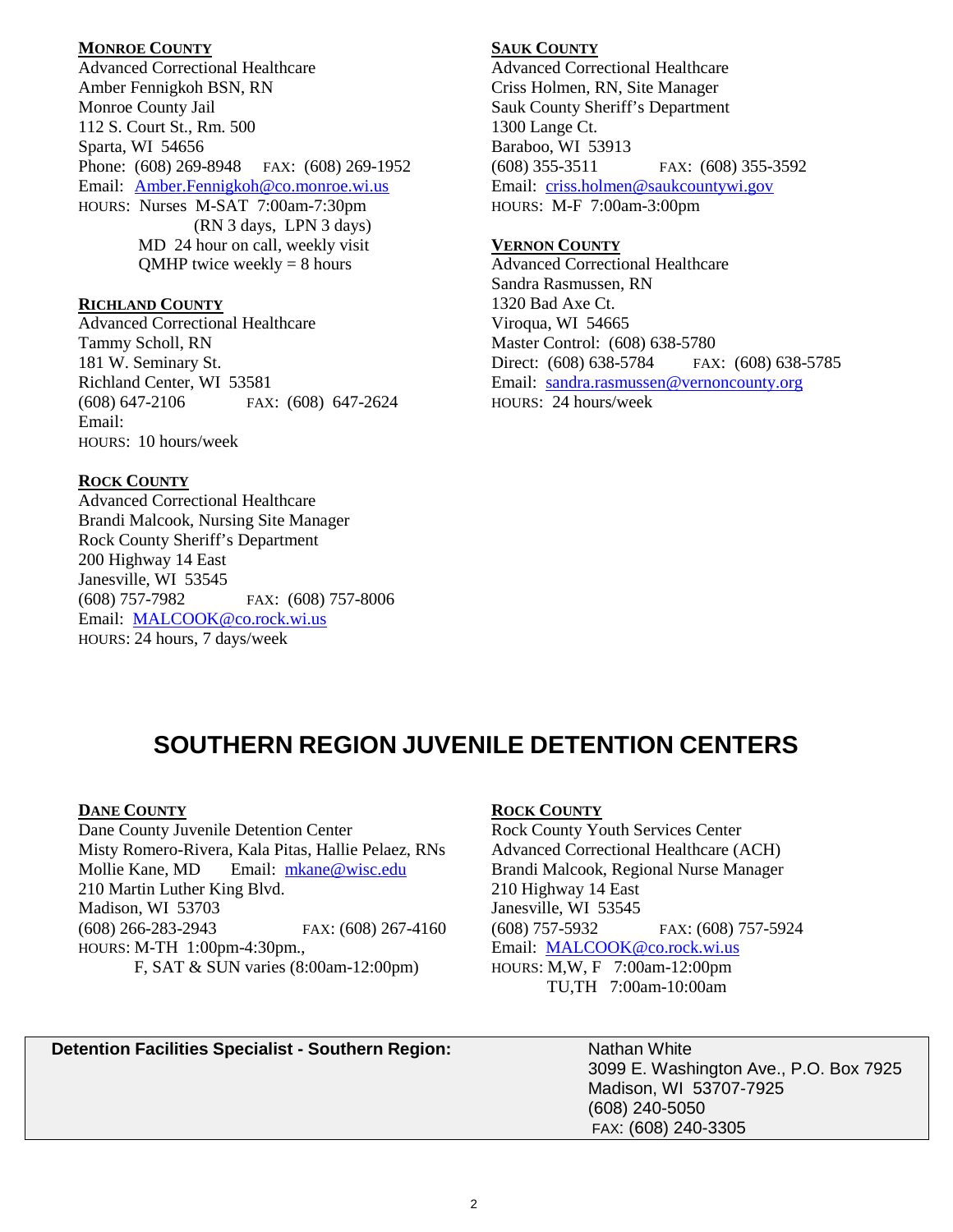### **SOUTHEASTERN REGION JAILS**

### **JEFFERSON COUNTY**

Jefferson County Health Department Amanda Lenz, RN , Sarah Luebke, LPN, Brenda Bredlow, LPN, Melissa Koenigs, LPN (P/T) N3995 Annex Rd. Jefferson, WI 53549 (920) 674-7357 FAX: (920) 674-7485 (Jail) Email: amandale@jeffersoncountywi.gov HOURS: M-F 8:00am-1:00pm (RN) M-F 11:00am-7:30pm (LPN) SAT-SUN 8:00am-12:00pm

#### **KENOSHA COUNTY DETENTION CENTER**

Kenosha Visiting Nurses Association Amy Allyn, RN Manager 4777 88<sup>th</sup> Ave. Kenosha, WI 53144 (262) 605-5851 FAX: (262) 605-5903 HOURS: Seven days/week, 16 hours/day

### **KENOSHA COUNTY JAIL**

Kenosha Visiting Nurses Association Denise Gilanyi, Manager 1000 55th St. Kenosha, WI 53140 (262) 605-5439 FAX: (262) 605-5445 HOURS: Seven days/week, 24 hours/day

### **MILWAUKEE COUNTY**

Milwaukee County House of Correction Sabina Borgen, Administrator Wellpath, LLC 8885 S. 68th St. Franklin, WI 53132 (414) 427-6068 FAX: (414) 427-4702 HOURS: 7days/week, 24 hours/day

Milwaukee County Jail Sabina Borgen, Administrator Wellpath, LLC 949 N. 9<sup>th</sup> St., Suite 259 Milwaukee, WI 53233-1422 (414) 226-7157 FAX: (414) 226-7159 HOURS: 7days/week, 24 hours/day

### **OZAUKEE COUNTY**

Ozaukee County Jail Cheryl Gnodtke, RN; Dominic Sciortino, RN Kerri Cable, RN P.O. Box 245 Port Washington, WI 53074-0425 (262) 284-8458 (medical) (262) 284-8446 (jail) FAX: (262) 284-8483 Email: [cgnodtke@co.ozaukee.wi.us](mailto:cgnodtke@co.ozaukee.wi.us) HOURS: M-F 7:00am-11:00pm SAT-SUN 8 hours daily (hours vary)

### **RACINE COUNTY**

Racine County Jail Advanced Correctional Healthcare Judith Miller, RN, Site Manager 717 Wisconsin Ave. Racine, WI 53403 (262) 636-3609 FAX: (262) 504-8606 After hours - FAX: (262) 636-3470 HOURS: seven days/week, 24 hours/day

### **SHEBOYGAN COUNTY**

Sheboygan County Adult Detention Center Advanced Correctional Healthcare Michelle Noel, RN, Site Manager Brenda Lemberger, RN; Anne Smith, LPN Ashley Pfeifer LPN; Debbie Theis, RN 2923 S. 31st St. Sheboygan, WI 53081 (920) 459-1308 FAX: (920) 459-1310 Downtown Jail (920) 459-4962 HOURS: M-F 7:00am-11:00pm SAT-SUN 7:00am-11:00am MH 70 hours/week (shared w/juv. Detention)

### **WALWORTH COUNTY**

Walworth County Jail Southern Health Partners Amy Hall, MTA/ RN 1770 County Rd. NN Elkhorn, WI 53121 (262) 741-4550 FAX: (262) 741-4679 HOURS: Seven days/week, 24 hours/day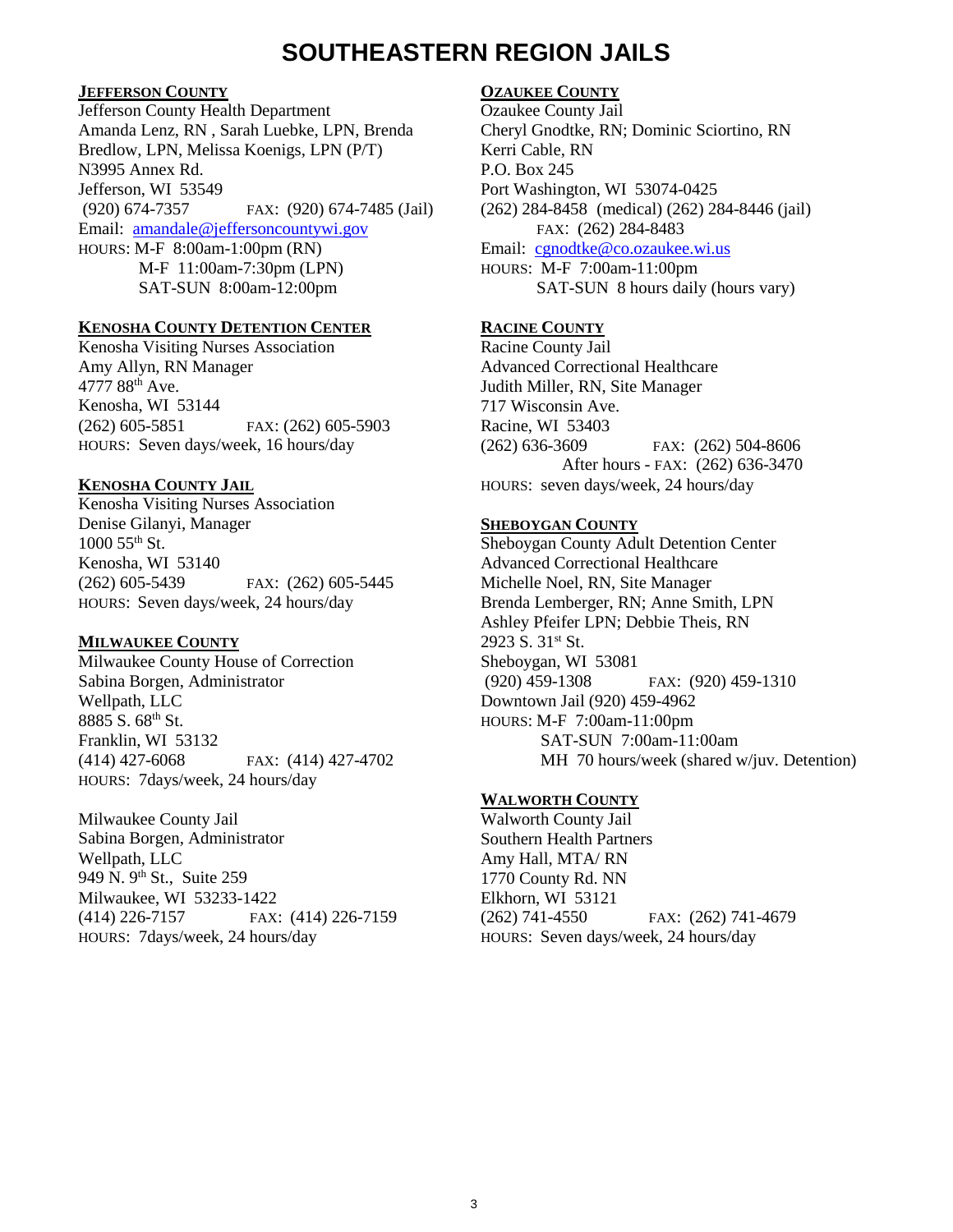### **WASHINGTON COUNTY**

Washington County Jail Advanced Correctional Health Care Angela Price, RN Manager 500 Rolfs Ave. West Bend, WI 53090 (262) 335-4871 FAX: (262) 335-4426 Email: [angela.price@advancedch.com](mailto:angela.price@advancedch.com) HOURS: 128 hours/week; MH 34+ hours/week (Hours shared with the co-located juvenile facility)

### **WAUKESHA COUNTY**

Waukesha County Jail Wellpath James Matthews, RN, Site Manager 515 W. Moreland Blvd. Waukesha, WI 53187 (262) 896-8173 FAX: (262) 896-8211 HOURS: 7 days/week, 24 hours/day Site Manager Hours: M-F 6:30am-3:30pm

### **SOUTHEASTERN REGION JUVENILE DETENTION CENTERS**

### **MILWAUKEE COUNTY**

Frances Quade, RN; Ann Scheeler-Woznicki, RN ; Lorraine Clarey, RN 10201 Watertown Plank Rd. Milwaukee, WI 53226 (414) 257-7722 (RN) FAX: (414) 257-6831 HOURS: M-F 7:00am-11:00pm SAT-SUN 7:00am-11:00pm

Psychiatric Department Peg Rauschenberger, MSN, RN Phyllis Bonaccorso, RNC 10201 Watertown Plank Rd. Milwaukee, WI 53226 (414) 257-6116 FAX: (414) 257-6831 HOURS: Vary, on site 7 days/week

### **RACINE COUNTY**

Advanced Correctional Healthcare Leticia Bueno, RN 1717 Taylor Ave. Racine, WI 53403 (262) 638-6397 FAX: (262) 638-6366 HOURS: Vary, on site 7 days/week

### **SHEBOYGAN COUNTY**

Michelle Noel, RN Site Manager 527 N. 6<sup>th</sup> St. Sheboygan, WI 53081 (920) 459-4962 FAX: (920) 459-0547 HOURS: M-F 7:00am-11:00 pm SAT-SUN 7:00am-11:00am MH 70 hours/week (shared w/adult facility)

### **WASHINGTON COUNTY**

Advanced Correctional Healthcare Angela Price, RN Manager 500 Rolfs Ave. West Bend, WI 53090 (262) 335-4871 FAX: (262) 335-4426 Email: [angela.price@advancedch.com](mailto:angela.price@advancedch.com) HOURS: 128 hours/week; MH 34+ hours/week (Hours shared with the co-located adult facility)

### **WAUKESHA COUNTY**

Barbara DeMares, RN 521 Riverview Ave. Waukesha, WI 53188 (262) 548-7680 FAX: (262) 896-8387 HOURS: 12 hours/week

Advanced Correctional Health Care 1-866-719-8100

**Detention Facilities Specialist - Southeastern Region:** Grean Grean Bucholtz

819 N. 6<sup>th</sup> St., Room 128 Milwaukee, WI 53203 (414) 227-3997 FAX: (414) 227-5232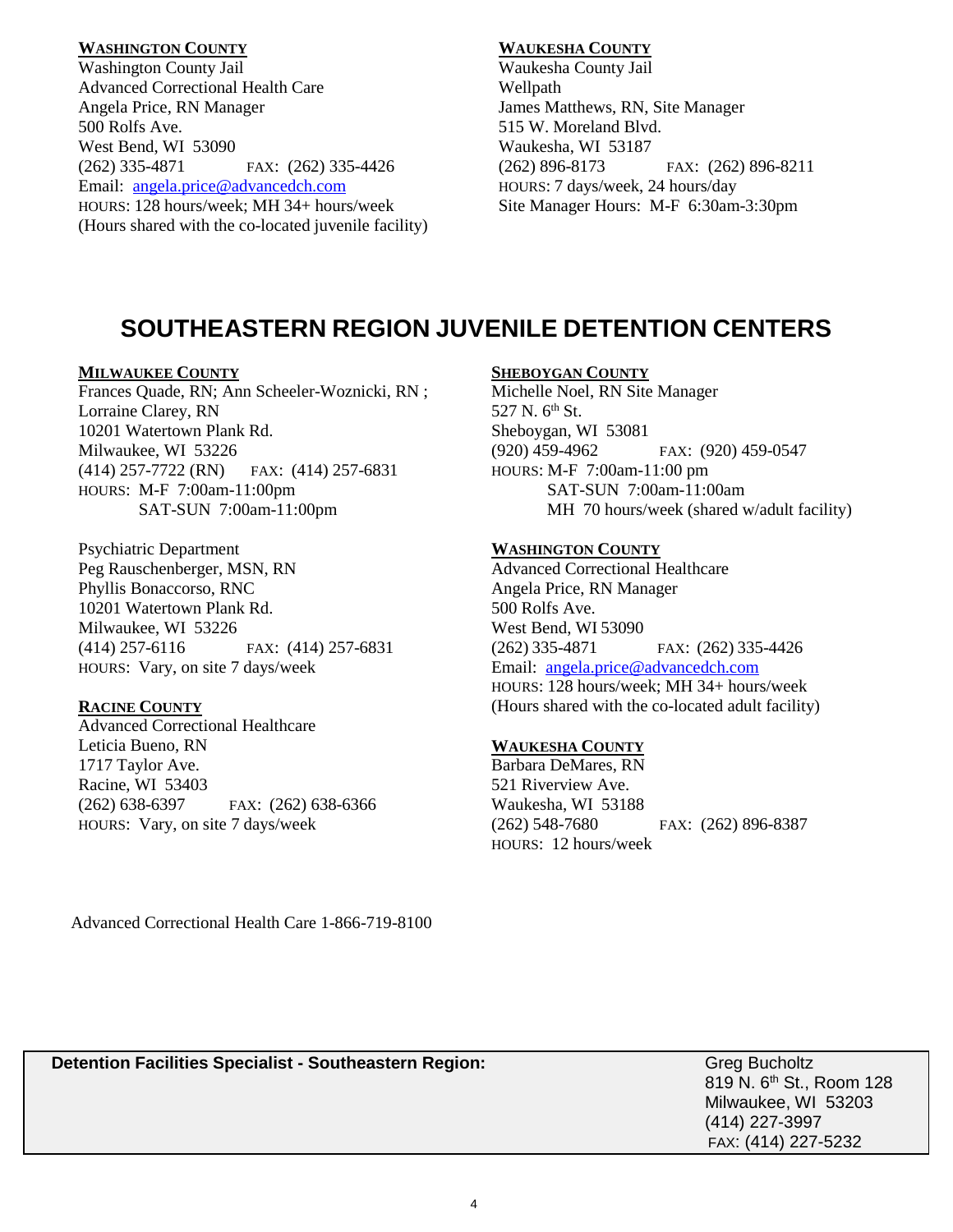### **NORTHEASTERN REGION JAILS**

### **BROWN COUNTY**

Wellpath Emily Blozinski, LPN, Site Manager 3030 Curry Ln. Green Bay, WI 54311 Phone (920) 391-6854 Email: [Emily.Blozinski@co.brown.wi.us](mailto:Emily.Blozinski@co.brown.wi.us) HOURS: 24/7 Nursing

### **CALUMET COUNTY**

Advanced Correctional Healthcare Vacant 206 Court St. Chilton, WI 53014 (920) 838-1127 Email: [nurse.jail@co.calumet.wi.us](mailto:nurse.jail@co.calumet.wi.us) HOURS: 14 hours/week

### **DOOR COUNTY**

Wellpath Roxanne Klarkowski, LPN Rene' Beth Domask, MA, LPC, SAC-IT 1203 S. Duluth Ave. Sturgeon Bay, WI 54235 (920) 746-5670 (nurse) (920) 746-2518 (LPC) FAX: (920) 746-5674 Email: [hsnurse@co.door.wi.us](mailto:hsnurse@co.door.wi.us) [HealthServices@co.door.wi.us](mailto:HealthServices@co.door.wi.us) HOURS: RN 40 hours/week, LPC 40 hours/week

### **FOND DU LAC COUNTY**

Fond du Lac County Public Health - Nursing Advanced Correctional Healthcare - Doctor Michelle Robbins, RN, Manager 63 Western Ave. Fond du Lac, WI 54935 (920) 929-7615 FAX: (920) 906-5503 Email: [Michelle.robbins@fdlco.wi.gov](mailto:Michelle.robbins@fdlco.wi.gov) HOURS: M-F 7:00am-3:00pm SAT-SUN 8 hours/day MSW 40 hours/week MD on call 24/7

### **GREEN LAKE COUNTY**

Wellpath Gail Craft, RN 571 County A Green Lake, WI 54941 (920) 294-4059, ext. 4 FAX: (920) 294-4195 Email: [gcraft@co.green-lake.wi.us](mailto:gcraft@co.green-lake.wi.us) HOURS: 40 hours/week

### **KEWAUNEE COUNTY**

Kewaunee County Jail Advanced Correctional Healthcare Sierra Witczak, LPN 620 Juneau St. Kewaunee, WI 54216 (920) 388-7157 FAX: (920) 388-0778 Email: [witczak.sierra@kewauneeco.org](mailto:witczak.sierra@kewauneeco.org) HOURS: 6 hours/week MD on call 24/7

### **MANITOWOC COUNTY**

Manitowoc County Sheriff's Office/Jail Advanced Correctional Healthcare – Doctor & MH Sara Schuette, RN, HSU Supervisor; Carrie Cudahy, RN; Dawn Erdmann, RN  $1025 S. 9^{th} St$ Manitowoc, WI 54220 (920) 683-4340 FAX: (920) 683-6106 Email: saraschuette@co.manitowoc.wi.us HOURS: 112.5 hours/week 20 hours/week MH-ACH

### **MARINETTE COUNTY**

Advanced Correctional Healthcare Lisa Swanson, LPN 2161 University Ave. Marinette, WI 54143 (715) 732-7629 FAX: (715) 732-7336 Email: [lthenurse@marinettecounty.com](mailto:lthenurse@marinettecounty.com) HOURS: 50 hours/week 8 hours/week MSW 2 hours/week MH - ADAPT

### **MARQUETTE COUNTY**

Marquette County Sheriff's Office Advanced Correctional Healthcare Jennifer Walker, RN 67 W. Park St., P.O. Box 630 Montello, WI 53949-0630 (608) 297-3052 FAX: (608) 297-9045 Email: [marqsdnurse@co.marquette.wi.us](mailto:marqsdnurse@co.marquette.wi.us) HOURS: M,W,F – 16 hours/week MH – 3 hours/every other week

### **MENOMINEE COUNTY**

Menominee Tribal Clinic Highway 4755, P.O. Box 970 Keshena, WI 54135 (715) 799-3361 FAX: (715) 799-3099 Email: HOURS: on call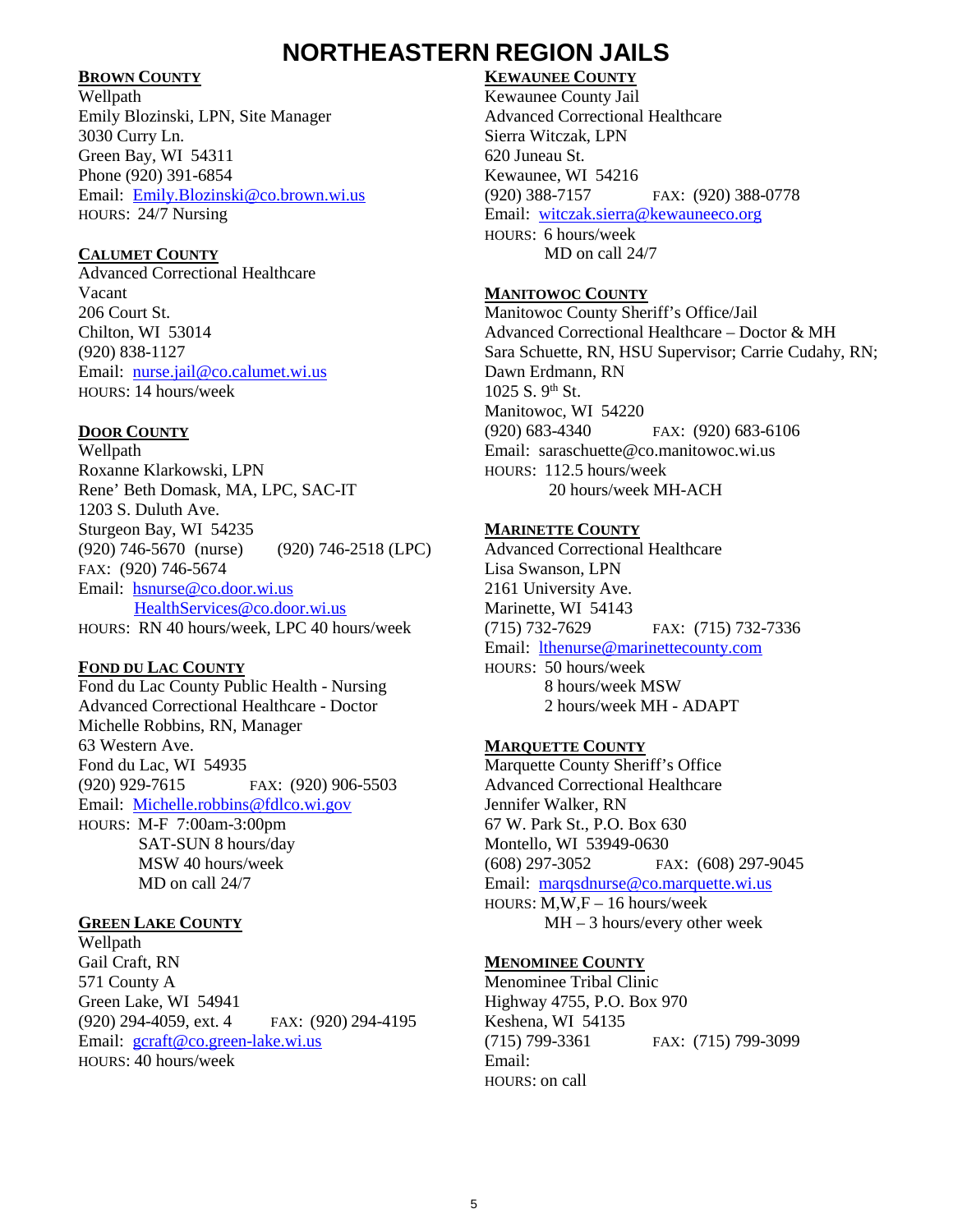### **OCONTO COUNTY**

Correct Care Solutions Alexandra Neumeier, LPN Oconto County Jail 301 Washington St. Oconto, WI 54153 (920) 834-6940 Email: [aneumeier@correctcaresolutions.com](mailto:aneumeier@correctcaresolutions.com) HOURS: 40 hours/week

### **OUTAGAMIE COUNTY**

Wellpath Tina Bellis, RN, Site Manager 320 S. Walnut St. Appleton, WI 54911 (920) 832-1649 FAX: (920) 832-1562 Email: [Tina.bellis@outagamie.org](mailto:Tina.bellis@outagamie.org) HOURS: RN 216 hours/week (24/7), NP 16 hours/week, LPN 40 hours/week, MSW 80 hours/week

### **SHAWANO COUNTY**

Wellpath Dyanne Ramirez, RN 405 N. Main St. Shawano, WI 54166 (715) 526-7969 FAX: (715) 526-7959 Email: [jail.nurse@co.shawano.wi.us](mailto:jail.nurse@co.shawano.wi.us) HOURS: 84 hours/week

### **WAUPACA COUNTY**

Wellpath Morgan Kelley, RN, Site Manager 1402 E. Royalton St. Waupaca, WI 54981 (715) 256-4553 FAX: (715) 256-4586 Email: [mkelley@correctcaresolutions.com](mailto:mkelley@correctcaresolutions.com) HOURS: 24/7 Nursing

### **WAUSHARA COUNTY**

Wellpath Alyssa Van Winkle, LPN 430 E. Division St. Wautoma, WI 54982 (920) 787-6520 FAX: (920) 787-6524 Email: [jail.medical@co.waushara.wi.us](mailto:jail.medical@co.waushara.wi.us) HOURS: 40 hours/week

### **WINNEBAGO COUNTY**

Wellpath Beverly Weber, RN, Site Manager 4311 Jackson St. Oshkosh WI 54901 (920) 236-7404 FAX: (920) 236-7407 Email: [bweber@co.winnebago.wi.us](mailto:bweber@co.winnebago.wi.us) HOURS: 160 hours/week – RN/LPN 6:00 am-10:00 pm, 7 days/wk nursing coverage 12 hours/week – NP 40 hours/week – MSW

## **NORTHEASTERN REGION JUVENILE DETENTION CENTERS**

### **BROWN COUNTY**

Wellpath 3030 Curry Ln. Green Bay, Wisconsin 54311 (920) 391-6852 FAX: (920) 391-6853 HOURS: 24/7 Nursing

### **FOND DU LAC COUNTY**

Fond du Lac County Public Health Advanced Correctional Healthcare Michelle Robbins, RN, Manager 63 Western Ave. Fond du Lac, WI 54935 (920) 929-7615 FAX: (920) 906-5503 Email: [Michelle.robbins@fdlco.wi.gov](mailto:Michelle.robbins@fdlco.wi.gov) HOURS: M-F 7:00am-3:00pm SAT-SUN 8 hours/day MSW 40 hours/week

### **Detention Facilities Specialist - Northeastern Region:** Nancy Thelen

39 S. Marr St. Fond du Lac, WI 54935 (920) 450-0842 FAX: (920) 929-3284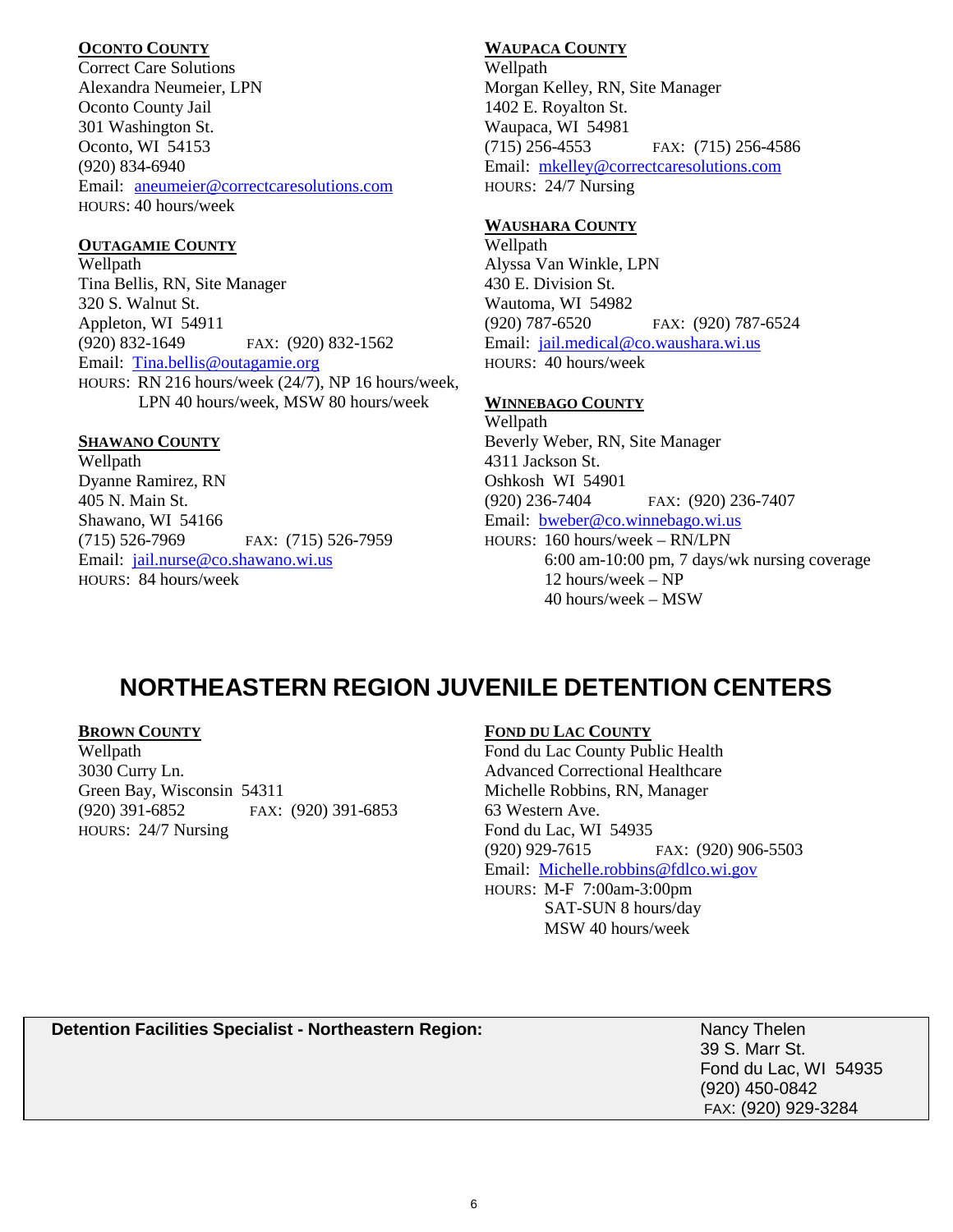### **WESTERN REGION JAILS**

### **BARRON COUNTY**

Wellpath Gwen Paulson, RN 1420 Hwy 25 N Barron, WI 54812 (715) 637-6730 FAX: (715) 537-6232 Email: [gwen.paulson@co.barron.wi.us](mailto:gwen.paulson@co.barron.wi.us) HOURS: M-SUN 8:00am-5:00pm 24 hour MD on call services

#### **BUFFALO COUNTY**

Advanced Correctional Healthcare (ACH) Katie Semling, RN 407 S. Second St., P.O. Box 396 Alma, WI 54610-0396 (608) 685-4433 FAX: (608) 685-3379 Email: [jail.nurse@co.buffalo.wi.us](mailto:jail.nurse@co.buffalo.wi.us) HOURS: 4 hours/week; and on call MH 1 day/week for 2 hours Physician once every 3 weeks

### **BURNETT COUNTY**

Advanced Correctional Healthcare Part-time Nurse Heidi Brown, NP, Medical Director 7410 County Road K, #280 Siren, WI 54872 715-349-2128 FAX: (715) 349-2124 Email: [jailnurse@burnettcounty.org](mailto:jailnurse@burnettcounty.org) HOURS: Nursing 10 hours/week Physician once every 2 weeks

### **CHIPPEWA COUNTY**

Chippewa County Jail Elizabeth Bauer, RN, Site Manager Angela Dutcher, RN 50 E. Spruce St. Chippewa Falls, WI 54729 (715) 726-7967 FAX: (715) 738-2970 Email: [ebauer@co.chippewa.wi.us](mailto:ebauer@co.chippewa.wi.us) HOURS: M-F 5:00am-7:30pm 24 hour MD on call services

### **CLARK COUNTY**

Clark County Health Department Lynn Klovas, RN 517 Court St., Room 308 Neillsville, WI 54456 (715) 743-5105 FAX: (715) 743-4350 (715) 743-5376 (Jail) FAX: (715)-743-4009 (Jail) Email: [lynn.klovas@co.clark.wi.us](mailto:lynn.klovas@co.clark.wi.us) HOURS: M-F 8:00am-4:30pm

### **DOUGLAS COUNTY**

Mend Correctional Care Sharon Allan, RN Supervisor 1310 N. 14<sup>th</sup> St. Superior, WI 54880 (715) 395-1246 FAX: (715) 395-7246 Cell: (320) 492-7984 Email: [sallan@mendcare.com](mailto:sallan@mendcare.com) RN HOURS: 112 hours/week, M-F 7:00am-7:00pm SAT-SUN 4 hours/day Med tech hours: 16 hours daily, 6:30am-11:00pm RN available on call 24-7 MD available on call 24-7

#### **DUNN COUNTY**

Advanced Correctional Healthcare (ACH) Pam Baseman, RN 615 Stokke Parkway Dr. Menomonie, WI 54751 (715) 231-2943 FAX: (715) 231-2970 Email: [pbaseman@co.dunn.wi.us](mailto:pbaseman@co.dunn.wi.us) HOURS: M-F 8:00am-4:30pm ACH-MD on call 24/7

### **EAU CLAIRE COUNTY**

Wellpath Vacant 710 2nd Ave. Eau Claire, WI 54703 (715) 839-6930 FAX: (715) 839-4846 Email: [jail.nurse@co.eau-claire.wi.us](mailto:jail.nurse@co.eau-claire.wi.us) HOURS: M-SUN 7:00am-8:00pm 24 hour MD on call services

### **JACKSON COUNTY**

Black River Memorial Hospital Dena Graff 30 N. 3rd St. Black River Falls, WI 54615 (715) 284-5357, ext. 122 FAX: (715) 284-8184 Email:2-3[graffd@brmh.net](mailto:graffd@brmh.net) HOURS: RN – 21 hours/week PA or NP – 2-3 hours/week (as needed) MD – 2 hours/month Psychologist Dr. Ashley Hakes– 8 hours/week

#### **LA CROSSE COUNTY**

Advanced Correctional Healthcare Kari Salter, RN- Medical Site Manager 333 Vine Street La Crosse, WI 54601 (608) 785-5630 FAX: (608) 789-4850 Email: [Kari.Salter@advancedch.com](mailto:Kari.Salter@advancedch.com) HOURS: RN – 80 hours/week; LPN – 80 hours/week MD weekly visit and 24/7 phone access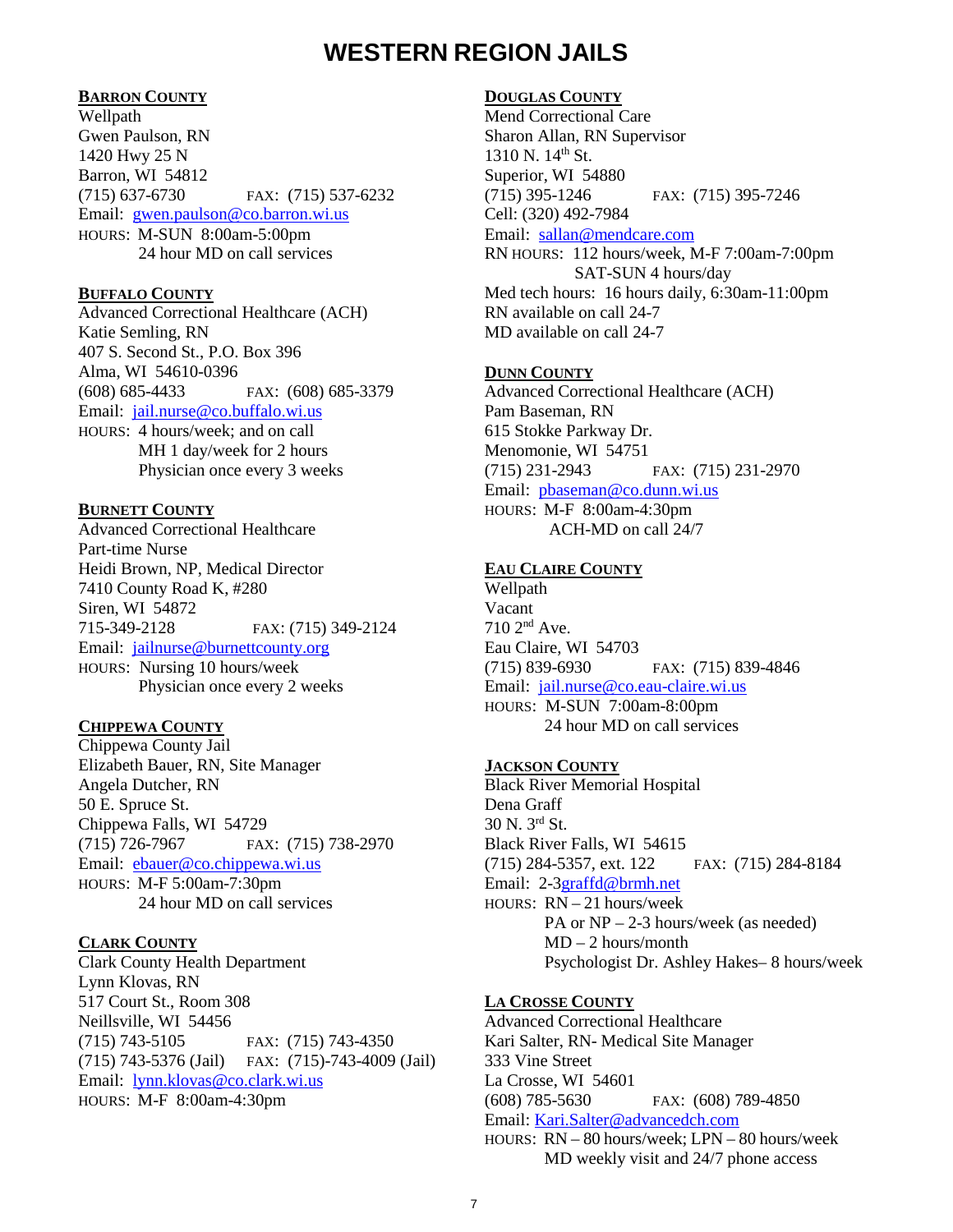### **PEPIN COUNTY**

Pepin County Health Department Toni Pinkowski, RN 740 7th Ave. W P.O. Box 39 Durand, WI 54736 (715) 672-5961 FAX: (715) 672-5920 Email: [tpinkowski@co.pepin.wi.us](mailto:tpinkowski@co.pepin.wi.us) HOURS: 3 mornings/week and on call 10-15 hours/week

### **PIERCE COUNTY**

Pierce County Department of Public Health Carrie Coulson-Bechel, RN, BSN 555 W. Overlook Dr., P.O. Box 9 Ellsworth, WI 54011 (715) 273-6869 FAX: (715) 273-1121 (715) 273-1124 - Jail Email: cbechel@co.pierce.wi.us HOURS: 7:00 am-3:30pm, 40 hours/week

### **POLK COUNTY**

Polk County Health Department Jaime Anderson, RN 1005 W. Main, Suite 900 Balsam Lake, WI 54810 (715) 485-8379 FAX: (715) 485-8391 Email: [jaime.anderson@co.polk.wi.us](mailto:jaime.anderson@co.polk.wi.us) HOURS: M-F 8:00am-4:00pm

### **RUSK COUNTY**

Advanced Correctional Healthcare (ACH) Samantha Goebel, LPN 311 Miner Ave. East Ladysmith, WI 54848 (715) 532-2200 Email: [jailnurse@ruskcounty.wi..us](mailto:jailnurse@ruskcounty.wi..us) HOURS: Varies, contracted 15 hours/week 24 hour MD on call services

### **ST. CROIX COUNTY**

Wellpath Kevin Davis, RN Julie Zwiers, RN, Site Manager Tammy Rasmussen, PRN; Heather Hecht, PRN 1101 Carmichael Rd. Hudson, WI 54016 (715) 381-4426 FAX: (715) 381-4424 Email: [Kevin.davis@co.saint-croix.wi.us](mailto:Kevin.davis@co.saint-croix.wi.us) [JMZwiers@wellpath.us](mailto:JMZwiers@wellpath.us) [tammy.rasmussen@co.saint-croix.wi.us](mailto:tammy.rasmussen@co.saint-croix.wi.us) [heather.hecht@co.saint-croix.wi.us](mailto:heather.hecht@co.saint-croix.wi.us) HOURS: 7:30am-4:30pm, 63 hours/week RN – M-TH PRN – F, SAT, SUN 24 hour MD on call services

### **TREMPEALEAU COUNTY**

Trempealeau County Health Department Ann Kirschner, RN 36245 Main St., P.O. Box 67 Whitehall, WI 54773 (715) 538-2311 ext. 356 FAX: (715) 538-4861 Email: [tcjailnurse@tremplocounty.com](mailto:tcjailnurse@tremplocounty.com) HOURS: 32 hours/week, on call 24 hours/day

### **WASHBURN COUNTY**

Washburn County Health Department Tim Nickell, RN BSN, Public Health Nurse 222 Oak St. Spooner, WI 54801 (715) 635-4400 FAX: (715) 635-4416 Email: [tnickell@co.washburn.wi.us](mailto:tnickell@co.washburn.wi.us) HOURS: 20 hours/week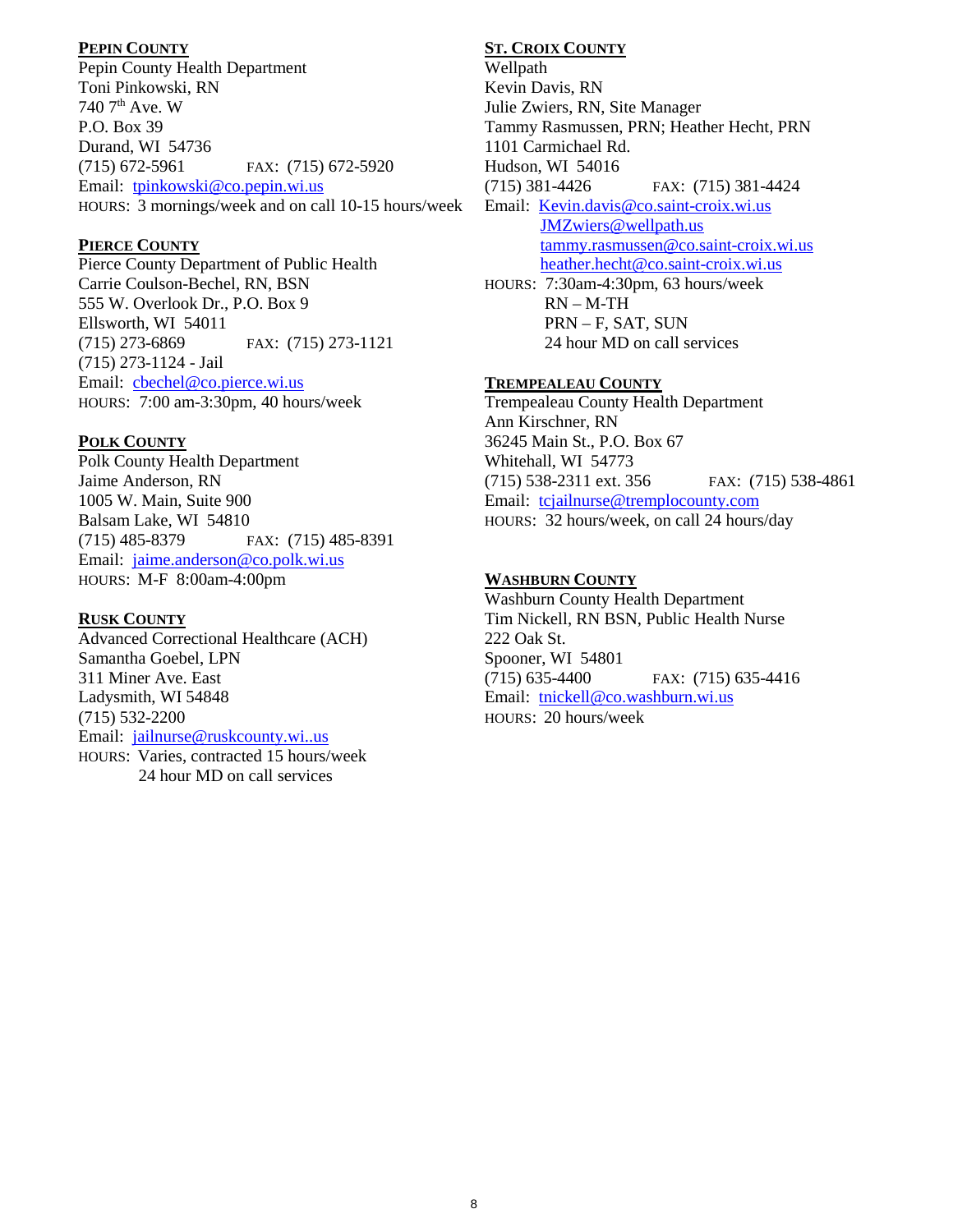### **WESTERN REGION JUVENILE DETENTION CENTERS**

### **EAU CLAIRE COUNTY (NWRJDC)**

Wellpath Nick Dull, RN 721 Oxford Ave. Eau Claire, WI 54703 (715) 831-5796 FAX: (715) 839-4846 Email: [jailnurse@co.eau-claire.wi.us](mailto:jailnurse@co.eau-claire.wi.us) HOURS: 6 hours/week M,W,F 24 hour MD on call services

### **LA CROSSE COUNTY**

Advanced Correctional Healthcare Kari Salter, RN- Medical Site Manager 333 Vine Street La Crosse, WI 54601 (608) 785-5630 FAX: (608) 789-4850 Email: [Kari.Salter@advancedch.com](mailto:Kari.Salter@advancedch.com) HOURS: RN – 80 hours/week; LPN – 80 hours/week MD weekly visit and 24/7 phone access

| <b>Detention Facilities Specialist - Western Region:</b> | <b>Brad Hoover</b><br>770 Technology Way, Suite 500 |
|----------------------------------------------------------|-----------------------------------------------------|
|                                                          | Chippewa Falls, WI 54729-4516                       |
|                                                          | $(715)$ 738-3009                                    |
|                                                          | FAX: (715) 738-3029                                 |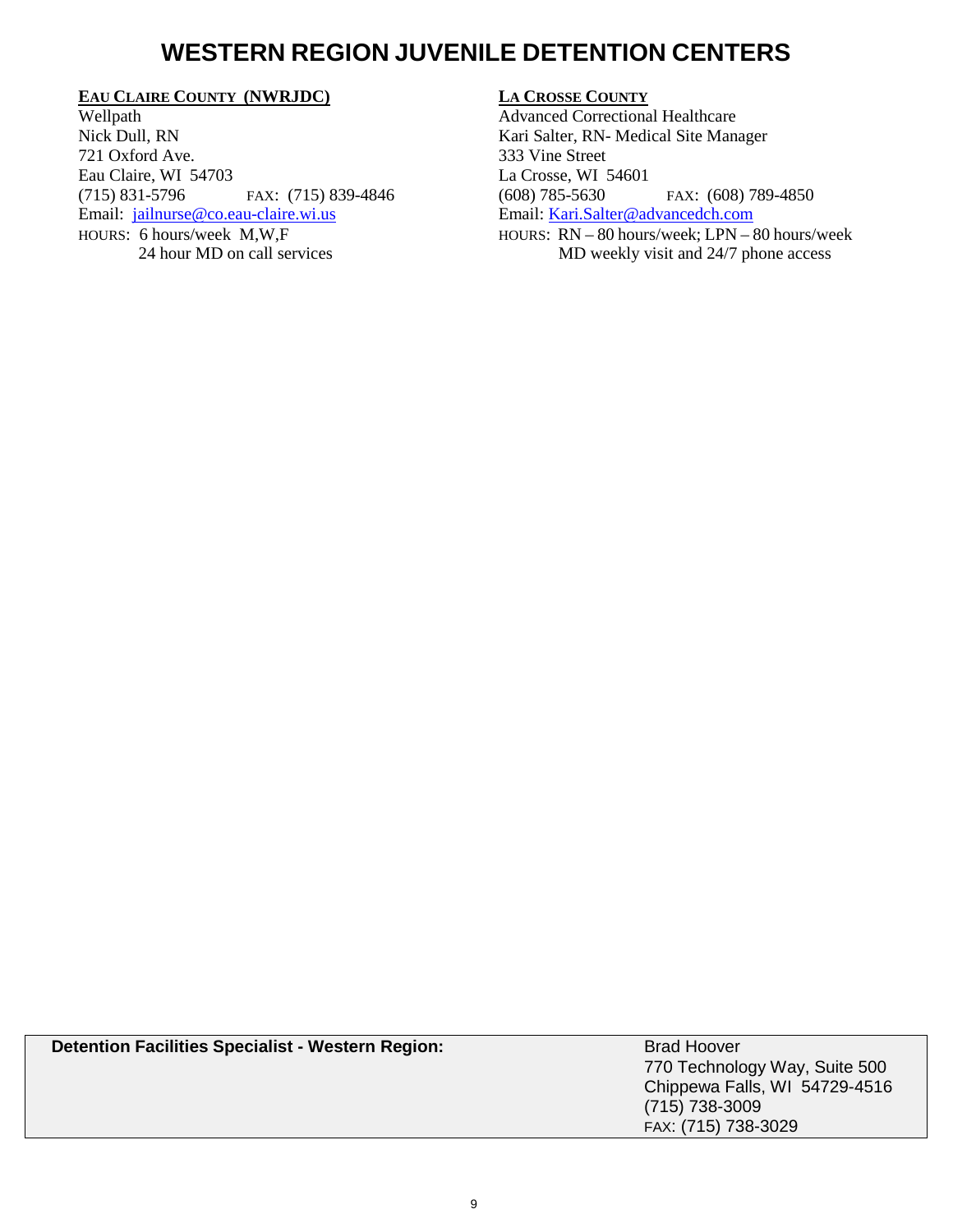### **NORTHERN REGION JAILS**

### **ASHLAND COUNTY**

Advanced Correctional Healthcare (ACH) Dana Brown, LPN  $220$  6<sup>th</sup> St. East Ashland, WI 54806 (715) 685-7640 x410 FAX: (715) 682-7034 Email: [nurse@ashlandc](mailto:Dana.Brown@ashland)ountysheriff.us HOURS: M 8:00am-12:00pm TU, TH 8:00am-4:00pm

### **BAYFIELD COUNTY**

Bayfield County Sheriff's Department Advanced Correctional Healthcare (ACH) Dana Brown, LPN 615 2nd Ave. East Washburn, WI 54891 (715) 373-6117 Email: [dbrown@bayfieldcounty.org](mailto:dbrown@bayfieldcounty.org) HOURS: TU, TH 8:00am-4:00pm F 8:00am-12:00pm

Calm Waters Wellness Duane Majeres, Psychologist 324 W. Bayfield St. Washburn, WI 54891 (715) 682-7178 HOURS: M-F 8:00 am-4:00 pm

### **FLORENCE COUNTY**

Advanced Correctional Healthcare (ACH) Jail Nurse Karen Marheinie 501 Lake Ave., P.O. Box 678 Florence, WI 54121-0678 (715) 528-3346 Email: HOURS: twice/week Physician on call 24/7/365

Mental Health/AODA Services Marquette General Hospital Sandstone Behavioral Center 208 E. Luddington St. Iron Mountain, MI 49801 (906) 779-7001 HOURS: On call , services provided upon request

### **FOREST COUNTY**

Wellpath Jail Nurse John Meixner, RN CCHP 100 S. Park St. Crandon, WI 54520-1431 Jail: (715) 478-3331 FAX: (715) 478-5171 Medical Office: (715) 478-3344 Email: fcjailrn@co.forest.wi.us HOURS: 3-4 days/week, total 24 hours

### **IRON COUNTY**

Iron County Health Department Katie Hampston, RN Liana Saari, RN 502 Copper St. Hurley, WI 54534 (715) 561-2191 FAX: (715) 561-2836 Email: [hampstonk@ironcountywi.org](mailto:hampstonk@ironcountywi.org) [saaril@ironcountywi.org](mailto:saaril@ironcountywi.org) HOURS: 5 hours/week, on call as needed

### **LANGLADE COUNTY**

Langlade County Sheriff's Office Advanced Correctional Healthcare (ACH) Jail Nurse Trini Cuellar, RN 840 Clermont St. Antigo, WI 54409 (715) 627-6450 FAX: (715) 627-6323 Email: jailnurse@co.langlade.wi.us HOURS: M-F 6:30am-2:00pm, 35 hours/week Nathan Thompson, NP 1 day/week

### **LINCOLN COUNTY**

Lincoln County Health Department Correct Care Solutions Jail Nurse Marla Reimann, RN and CCS RN Tina Hose, RN 607 Sales St. Merrill, WI 54452 (715) 536-0482 FAX: (715) 539-1198 Email: [mreimann@co.lincoln.wi.us;](mailto:mreimann@co.lincoln.wi.us) those@co.lincoln.wi.us HOURS: M-F 8:00am-12:00am

### **MARATHON COUNTY**

Wellpath Charge Nurse Mary Hinson, RN 500 Forest St. Wausau, WI 54403 (715) 261-1725 FAX: (715) 261-1793 Email: [ja](mailto:j)il.nurse@co.marathon.wi.us HOURS: M-F, weekends and holiday coverage 160 hours/week total -4 full-time RNs and Part-time LPNs MD or NP 12 hours/week Psychiatry 4 hours/week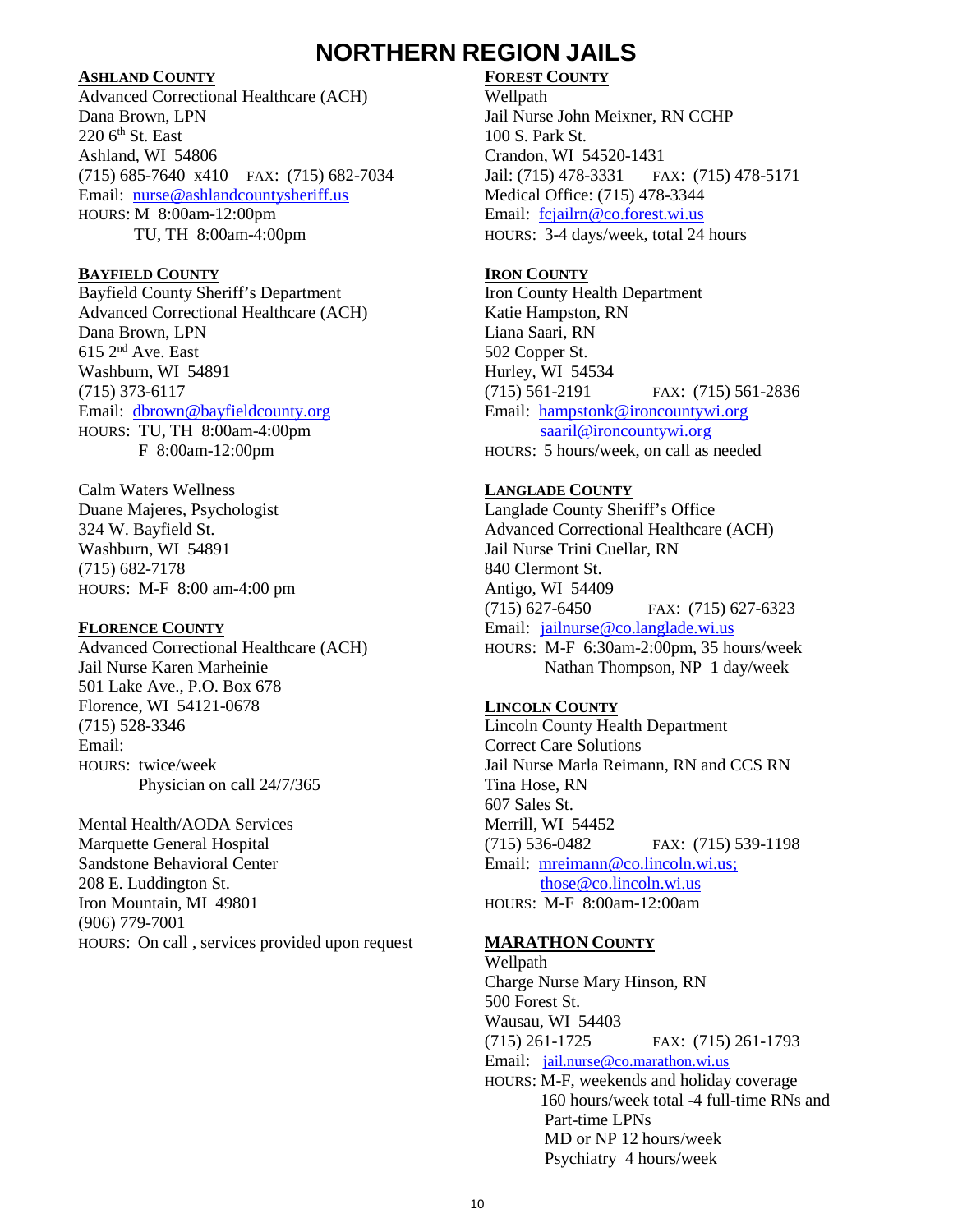### **ONEIDA COUNTY**

Oneida County Jail Advanced Correctional Healthcare 2000 E. Winnebago St. Rhinelander, WI 54501 (715) 361-5187 Email: [jailnurse@co.oneida.wi.us](mailto:jailnurse@co.oneida.wi.us) HOURS: M, F 7:00am-3:30pm; T, W, TH evenings Two weekends each month

### **PORTAGE COUNTY**

Southern Health Partners Cindy Savolt, RN; Kris Metz, NP 1500 Strongs Ave. Stevens Point, WI 54481  $(563)$  543-7989 – Cindy (715) 347-3582 – Kris Email: [jailnurse@co.portage.wi.us](mailto:jailnurse@co.portage.wi.us) HOURS: 32 hours/week

### **PRICE COUNTY**

Wellpath Dr. Rebecca Gilbertson; Jail Nurse Nancy Johnas, RN 164 Cherry St., P.O. Box B Phillips, WI 54555-0902 (715) 339-4116 Email: nancy.johnas@communitycarecw.org [hollywood96@tds.net;](mailto:hollywood96@tds.net) HOURS: 10 hours/week

### **SAWYER COUNTY**

Advanced Correctional Healthcare Jail Nurse Robin Nelson, LPN 15880 E. 5<sup>th</sup> St., P.O. Box 567 Hayward, WI 54843 (715) 634-9120 Email: jailnurse@sawyersheriff.org HOURS: Nurse: 16 hours/week (M,TU,TH,F), overage hours paid if needed MD: 1 day/every other week MH: 4 hours/week – on call for crisis

### **TAYLOR COUNTY**

Taylor County Health Department Wellpath Ingrid Purvis, RN; Deb Berends, RN (retiring 6/18) 224 S. 2nd St. Medford, WI 54451 (715) 748-1410 Email: [ingrid.purvis@co.taylor.wi.us](mailto:ingrid.purvis@co.taylor.wi.us) [deb.berends@co.taylor.wi.us](mailto:deb.berends@co.taylor.wi.us) HOURS: M-F 16 hours/week On call during working hours

### **VILAS COUNTY**

Advanced Correctional Healthcare Linda Thayer, RN 330 Court St. Eagle River, WI 54521 (715) 479-0622 Email: [lithay@co.vilas.wi.us](mailto:lithay@co.vilas.wi.us) HOURS: M-F 40 hours/week 8am-4:30pm

### **WOOD COUNTY**

Wood County Jail Advanced Correctional Healthcare Debra Conover, Jail Nurse (full-time) Allie Nelson, Jail Nurse (part-time) Marie Richards, MSSW, LCSW 400 Market St. Wisconsin Rapids, WI 54494 (715) 421-8728 FAX: (715) 421-8793 Email: [jailnurse@co.wood.wi.us](mailto:jailnurse@co.wood.wi.us) mrichards@co.wood.wi.us HOURS: Nurses M-S 52 hours per week QMHP M-F 40 hours/week

## **NORTHERN REGION JUVENILE DETENTION CENTERS**

### **MARATHON COUNTY**

Wellpath Charge Nurse Mary Hinson, RN 500 Forest St. Wausau, WI 54403 (715) 261-1725 FAX: (715) 261-1793 Email: [jail.nurse@co.marathon.wi.us](mailto:jail.nurse@co.marathon.wi.us) HOURS: F 8:00am-9:00am and as needed

### **PORTAGE COUNTY**

Southern Health Partners Cindy Savolt, RN; Kris Metz, NP 1500 Strongs Ave. Stevens Point, WI 54481 (563) 543-7989 – Cindy (715) 347-3582 – Kris Email: [jailnurse@co.portage.wi.us](mailto:jailnurse@co.portage.wi.us) HOURS: 32 hours/week

> 327 N. 17<sup>th</sup> Ave., Suite 101 Wausau, WI 54401

### **Detention Facilities Specialist - Northern Region:** Vacant Vacant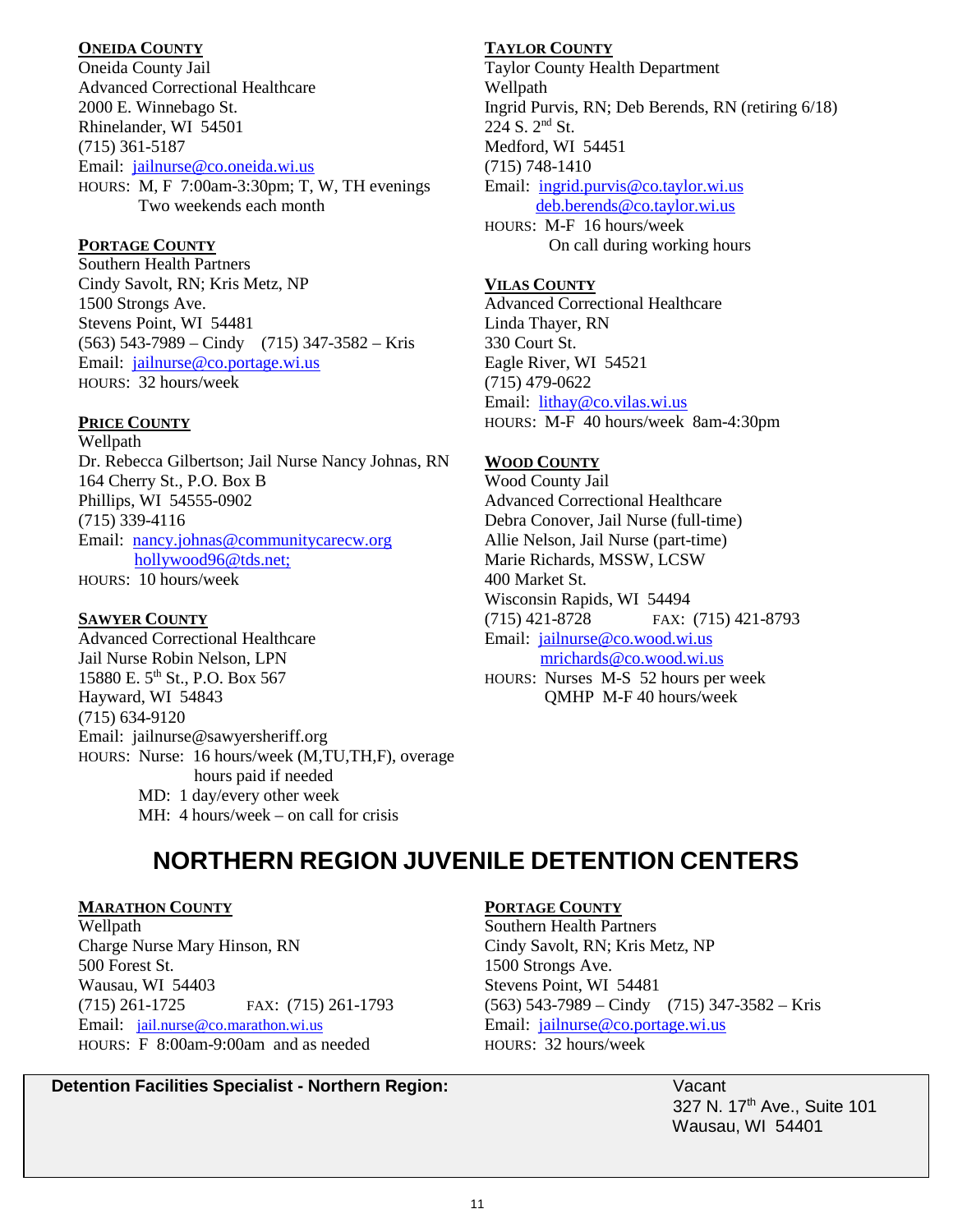### **DEPARTMENT OF CORRECTIONS DIVISION OF ADULT INSTITUTIONS (DAI) DIVISION OF JUVENILE CORRECTIONS (DJC)**

### **BUREAU OF HEALTH SERVICES**

| <b>Bureau Director</b>                                             | Jim Greer              | $(608)$ 240-5122<br>FAX: (608) 240-3311                     |
|--------------------------------------------------------------------|------------------------|-------------------------------------------------------------|
| <b>Medical Director</b>                                            | Paul Bekx              | $(608)$ 240-5124<br>FAX: (608) 240-3311                     |
| <b>Dental Director</b>                                             | Man Lee                | $(920)$ 436-3396<br>$(608)$ 240-5132<br>FAX: (608) 240-3311 |
| <b>Mental Health Director</b>                                      | Kevin Kallas           | $(608)$ 240-5114<br>FAX: (608) 240-3311                     |
| <b>Psychiatry Director</b>                                         | <b>Jeff Anders</b>     | $(608)$ 240-5136<br>FAX: (608) 240-3311                     |
| <b>Psychologist Director</b>                                       | Marlena Larson         | $(608)$ 240-5112<br>FAX: (608) 240-3311                     |
| Director of Nursing                                                | Mary Muse              | $(608)$ 240-5126<br>FAX: (608) 240-3311                     |
| <b>Central Pharmacy Director</b>                                   | Daryl Daane            | $(920)$ 324-1601<br>FAX: (920) 324-6286                     |
| Health Information Supervisor /<br><b>HIPAA Compliance Officer</b> | <b>Crystal Powers</b>  | $(608)$ 240-5152<br>FAX: (608) 240-3311                     |
| Female Institutions Nursing Coordinator                            | <b>Holly Gunderson</b> | $(608)$ 240-5125<br>FAX: (608) 240-3311                     |
| <b>Correctional Centers Nursing Coordinator</b>                    | Lon Becher             | $(608)$ 240-5144<br>FAX: (608) 240-3311                     |
| <b>Juvenile Nursing Coordinator</b>                                | <b>Steve Linn</b>      | $(608)$ 240-5136<br>FAX: (608) 240-3311                     |
| <b>Nursing Coordinator:</b>                                        | Lori Alsum             | $(608)$ 240-5121<br>FAX: (608) 240-3311                     |
| Nursing Coordinator:                                               | Lori Doehling          | $(608)$ 240-5128<br>FAX: (608) 240-3311                     |
| <b>Nursing Coordinator:</b>                                        | Vacant                 | $(608)$ 240-5137<br>FAX: (608) 240-3311                     |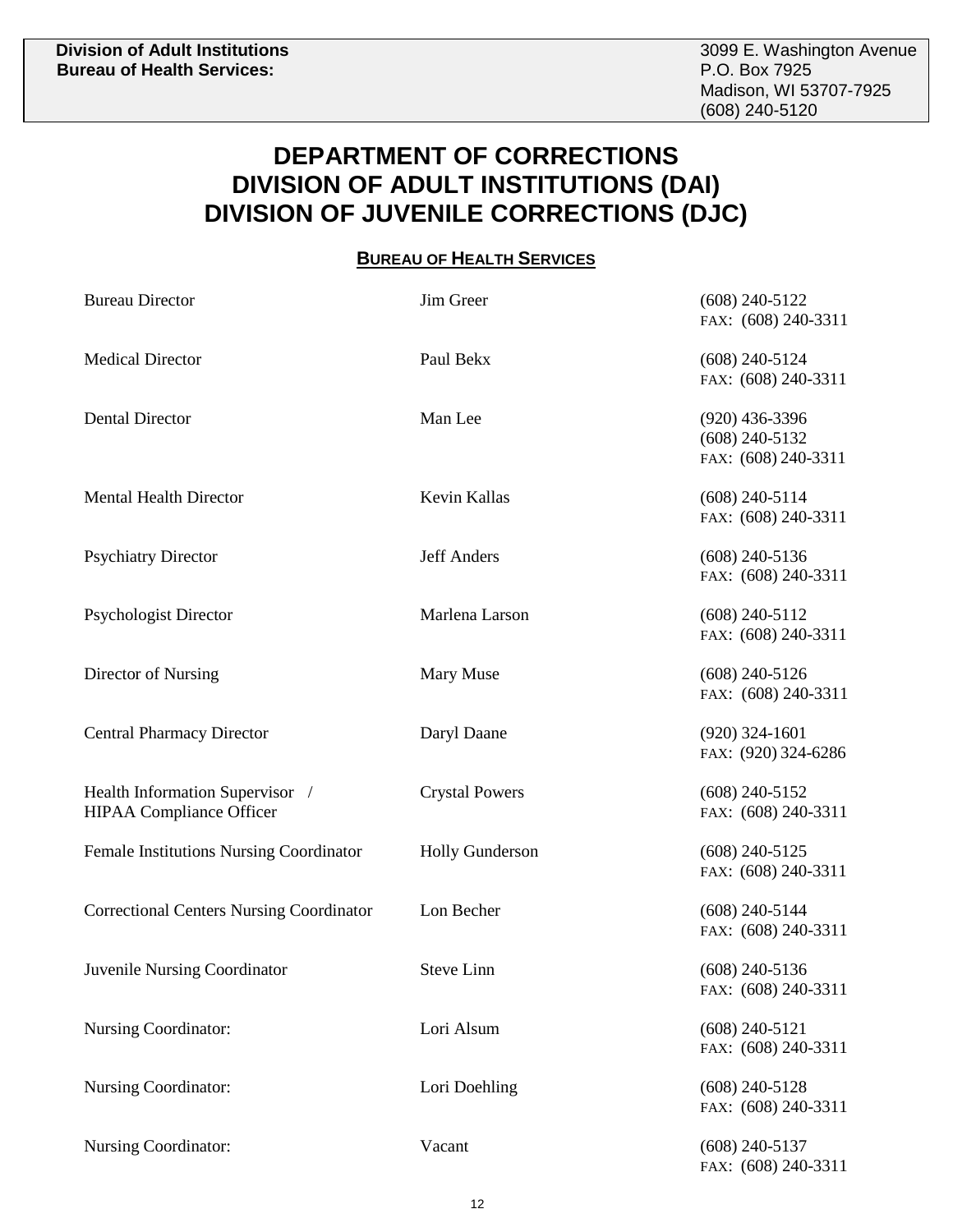### **HEALTH SERVICES – ADULT AND JUVENILE INSTITUTIONS**

**CVCTF** Becky Gonzales (715) 720-3630

**DCI Primary Care Keith Johnson** (920) 324-6266

**KMCI** Bill McCreedy (920) 526-9206

**LHS/CLS** Sandra Ratkovich (715) 536-8386 x 1225 (Lincoln Hills/Copper Lake Schools) Corey Brandenburg (715) 536-8386 x 1378

**MSDF** Sylvia Bergelin (414) 225-5648 (Milwaukee Secure Detention Facility) Mary Jo Trunnell (Asst.) (414) 212-4967

### **Facility HSU Manager Phone**

**DCI Infirmary** Paula Stelsel (920) 324-6335 (Dodge) Michelle Burton (Asst.) (920) 324-6424

**FLCI** Candace Whitman (920) 928-6960

**GBCI** Jean Lutsey (920) 436-3390 Hannah Utter (Asst.) (920) 436-3395 (Green Bay) Nurses Station (920) 436-3394

Nurses Station (414) 225-5662 or 5663

**CCI** Lucinda Buchanan (608) 742-9100 x9214 (Columbia) Angela Hodge (Asst.) (608) 742-9100 x9213 Nurses Station (715) 742-9100 x9358 FAX: (608) 742-9119

(Chippewa Valley) Nurses Station (715) 720-2850 x4750, 4755 FAX: (715)720-3635

(Dodge) Nurses Station (920) 324-5577 x6235, 6469 FAX: (920) 324-6288

> Nurses Station (920) 324-5577 x6409, 6472 FAX: (920) 324-6301

(Fox Lake) Nurses Station (920) 928-3151 x6213 FAX: (920) 928-6951

FAX: (920) 432-1452

**JCI** Tammy Maassen (715) 284-4550 x7370 (Jackson) Nurses Station (715) 284-4550 x7480, 7481 FAX: (715) 284-7373

(Kettle Moraine) Nurses Station (920) 526-3244 x7000 FAX: (920) 526-3819

> Nurses Station (715) 536-8386 x1227 FAX: (715) 536-8385

> > FAX: (414) 225-5661

**NLCI** Roslyn Huneke (608) 562-7381 (New Lisbon) Nurses Station (608) 562-7383 FAX: (608) 562-7382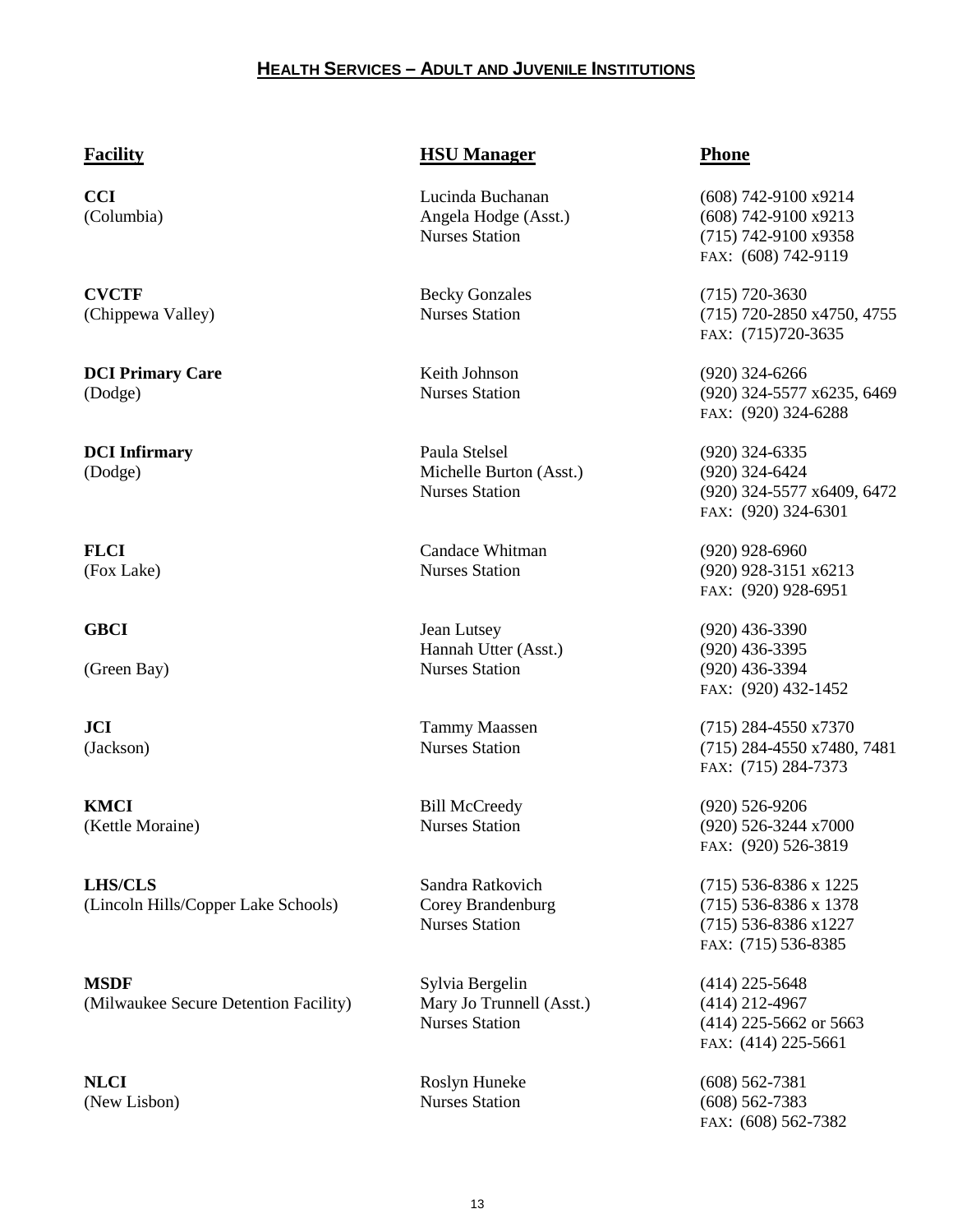**RYOCF** Christopher McMahon (262) 638-2929<br>
(Racine Youthful Offender) Nurses Station (262) 638-1640 (Racine Youthful Offender) Nurses Station (262) 638-1640 or 1641

**SCI** Jamie Barker (715) 644-3760 (Stanley Correctional Institution) Nurses Station (715) 644-3765 or 3161

**STF** Kristin Vasquez (262) 886-3214 x 3592 Sturtevant Transitional Facility Laura Frazier (Asst.) (262) 886-3214 x 3555

**TCI** Lisa Albrecht (920) 929-3859 (Taycheedah Correctional Institution) Kiley Luedtke (Asst.) (920) 929-6717

(Wisconsin Resource Center) FAX: (920) 236-4197

**WSPF** Jolinda Waterman (608) 375-6432

**WWRC** Debbie Walrath, Director of Nursing (920) 236-4189 (Wisconsin Women's Resource Center) FAX: (920) 426-4653

**OSCI** Danielle Foster (920) 236-6630 (Oshkosh) Dawn Fofana (Asst.) (920) 236-6631 Nurses Station (920) 236-6000

**RCI** Kristin Vasquez (262) 886-3214 x3592

RGCI Angela Thompson (920) 566-3164 (Redgranite) Nurses Station (920) 566-3167

Nurses Station (262) 886-6018

Nurses Station (920) 929-3867

**WCI** Chrystal Marchant (920) 324-7258 (Waupun) Nurses Station (920) 324-7259

**WRC** Debbie Walrath, Director of Nursing (920) 236-4189

**OCI** Kris Thome (608) 835-6070 (Oakhill) Nurses Station (608) 835-3101 x2473, 2474 FAX: (608) 835-6082

FAX: (920) 236-6656

**PDCI** Mary Bartels (608) 326-7828 x2800 (Prairie du Chien) Nurses Station (608) 326-7828 x2803, 2804 FAX: (608) 326-5961

(Racine) Laura Frazier (Asst.) (262) 886-3214 x3555 Nurses Station (262) 886-3214 x3554 FAX: (262) 886-3858

FAX: (920) 566-3166

FAX: (262) 638-2940

FAX: (715) 644-3764

FAX: (262) 886-6076

FAX: (920) 929-2067

FAX: (920) 324-7254

(Wisconsin Secure Program) Nurses Station (608) 375-5656 x6501 or 6516 FAX: (608) 375-6439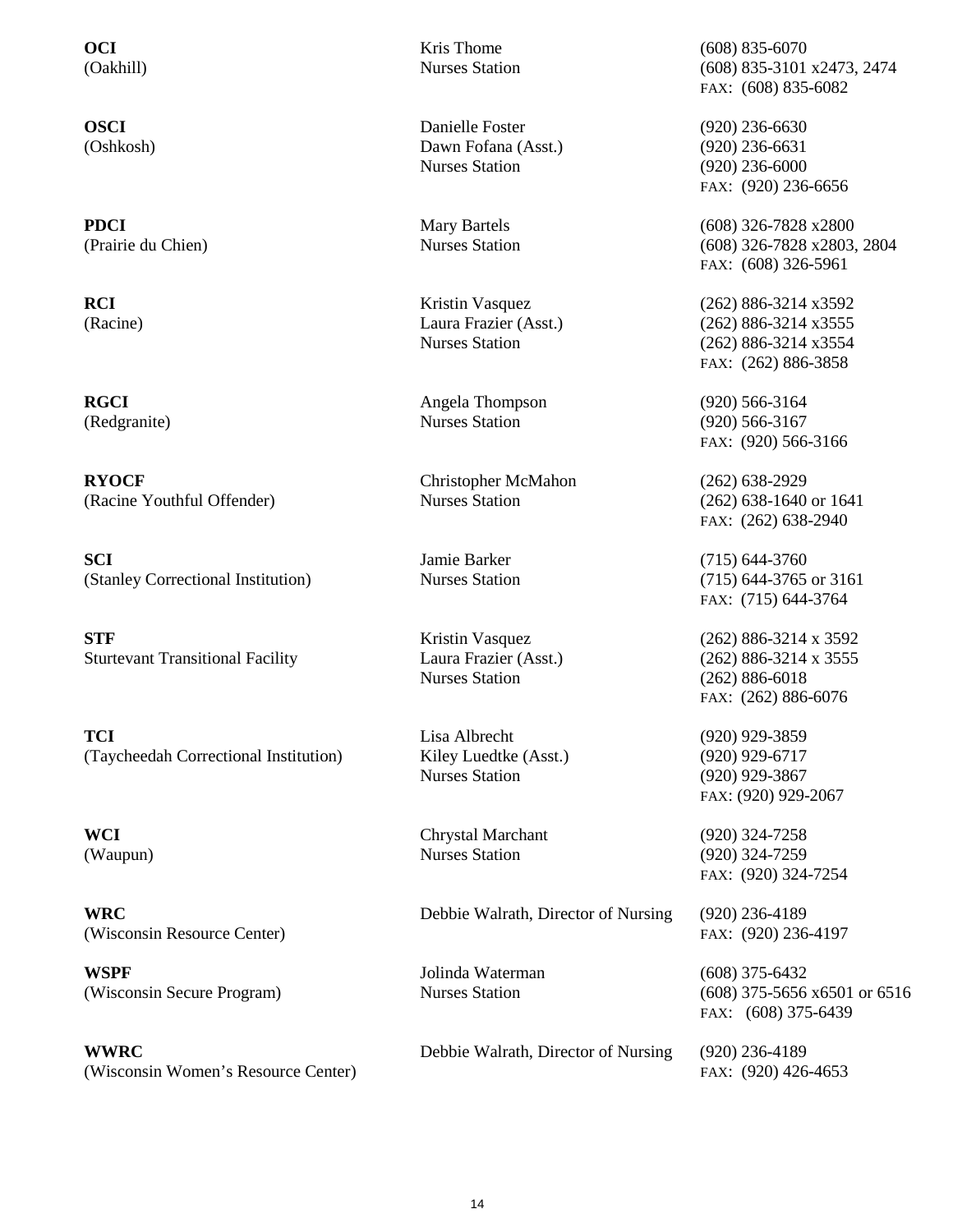## **CORRECTIONAL CENTERS**

| <b>NURSE CLINICIAN 4</b>                               |                                                            |                                                                               |
|--------------------------------------------------------|------------------------------------------------------------|-------------------------------------------------------------------------------|
| <b>NW Sector</b>                                       | Angela Nelson, RN                                          | $(715)$ 585-6394 x209 (FCC)<br>$(715)$ 415-5203 (Cell)<br>FAX: (715) 585-2302 |
| <b>SE Sector</b>                                       | Joyce Carroll-Deer, RN CCHP                                | $(262)$ 521-5147<br>CELL: (414) 313-2520<br>НОМЕ: (414) 333-5712              |
| <b>HEALTH CARE CONTACTS</b>                            |                                                            |                                                                               |
| <b>BRCC</b><br>(Black River Correctional Center)       | Ralph Anderson, RN<br>Robert Sousek, RN                    | $(715)$ 333-5681<br>FAX: (715) 333-2708                                       |
| <b>DACC</b><br>(Drug Abuse Correctional Center)        | Sandy Sitzman, HSM                                         | $(920)$ 236-2721<br>FAX: (608) 240-5128                                       |
| <b>FCC</b><br>(Flambeau Correctional Center)           | Heather Robbins, RN                                        | $(715)$ 585-6394 x207<br>FAX: (715) 585-2302                                  |
| <b>FCCC</b><br>(Felmers O. Chaney Correctional Center) | Nichole Giuli, RN                                          | $(414) 874 - 1611$<br>FAX: (414) 874-1694                                     |
| GCC<br>(Gordon Correctional Center)                    | Cathi Orlandi, RN<br>Sandra Podgorak, RN                   | $(715)$ 376-2680, x8<br>FAX: (715) 376-2259                                   |
| <b>JBCC</b><br>(John C. Burke Correctional Center)     | Sandy Sitzman, HSM                                         | $(920)$ 324-6589<br>FAX: (920) 324-3251                                       |
| <b>KCC</b><br>(Kenosha Correctional Center)            | Andrea Abron, RN                                           | $(262)$ 653-7107<br>FAX: (262) 653-7094                                       |
| MCC<br>(McNaughton Correctional Center)                | Faith Kresser, RN<br>Richard Foster, RN                    | $(715)$ 277-2484<br>FAX: (715) 277-2815                                       |
| <b>MSCC</b><br>(Marshall E. Sherrer Correctional Ctr.) | Quiana Phillips-Lampley, RN<br>Patricia McBride Spaeth, RN | $(414)$ 343-5003<br>FAX: (414) 343-5034                                       |
| <b>MWCC</b><br>(Milwaukee Women's Correctional Ctr.)   | Patricia Wolter, RN<br>Jenny Ochs, RN                      | $(414)$ 267-6115<br>FAX: (414) 267-6122                                       |
| <b>OCC</b>                                             | Carla Corwith, RN                                          | $(608)$ 835-3233                                                              |

(Oregon Correctional Center) Tami Johnson, RN FAX: (608) 835-3175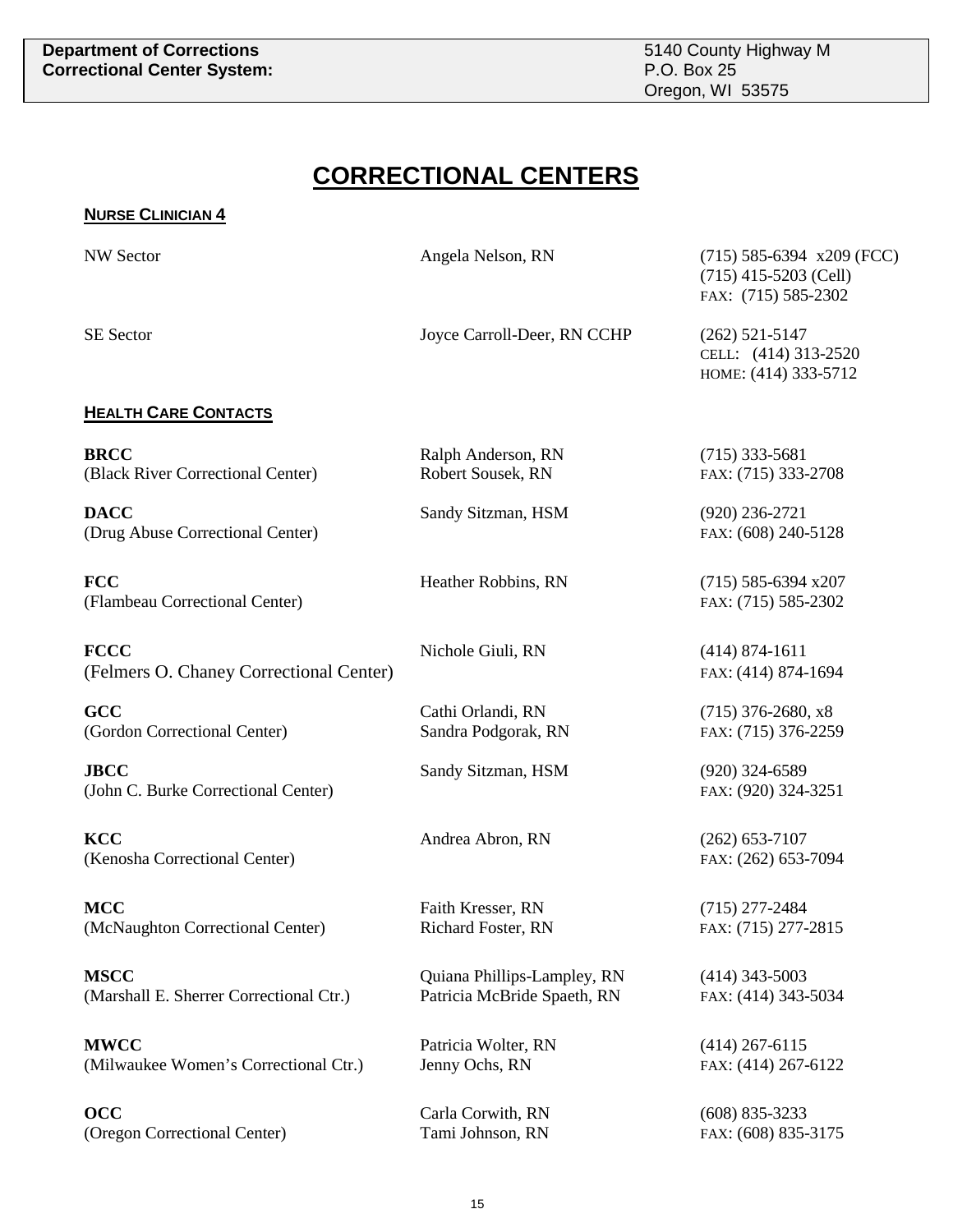**REECC** Amy Radcliffe, RN (262) 878-6000 x6008 (Robert E. Ellsworth Correctional Center) FAX: (262) 878-6005

**SCCC** Rachelle DeSmith, RN (715) 246-6971 (St. Croix Correctional Center) Kathleen Sylte, RN FAX: (715) 246-3680

**SPCC** Jane Krieger, RN (920) 869-1799 (Sanger B. Powers Correctional Center) Jena Cisek, RN FAX: (920) 869-1760

**STF** Tramaine Jackson, RN (262) 886-6018 (Sturtevant Transitional Facility) FAX: (262) 886-6076

**TCC** Teri Detert, RN (608) 423-3415 (Thompson Correctional Center) FAX: (608) 423-4216

**WCC** Sandy Sitzman, HSM (920) 236-2721 (Winnebago Correctional Center) FAX: (920) 424-6807